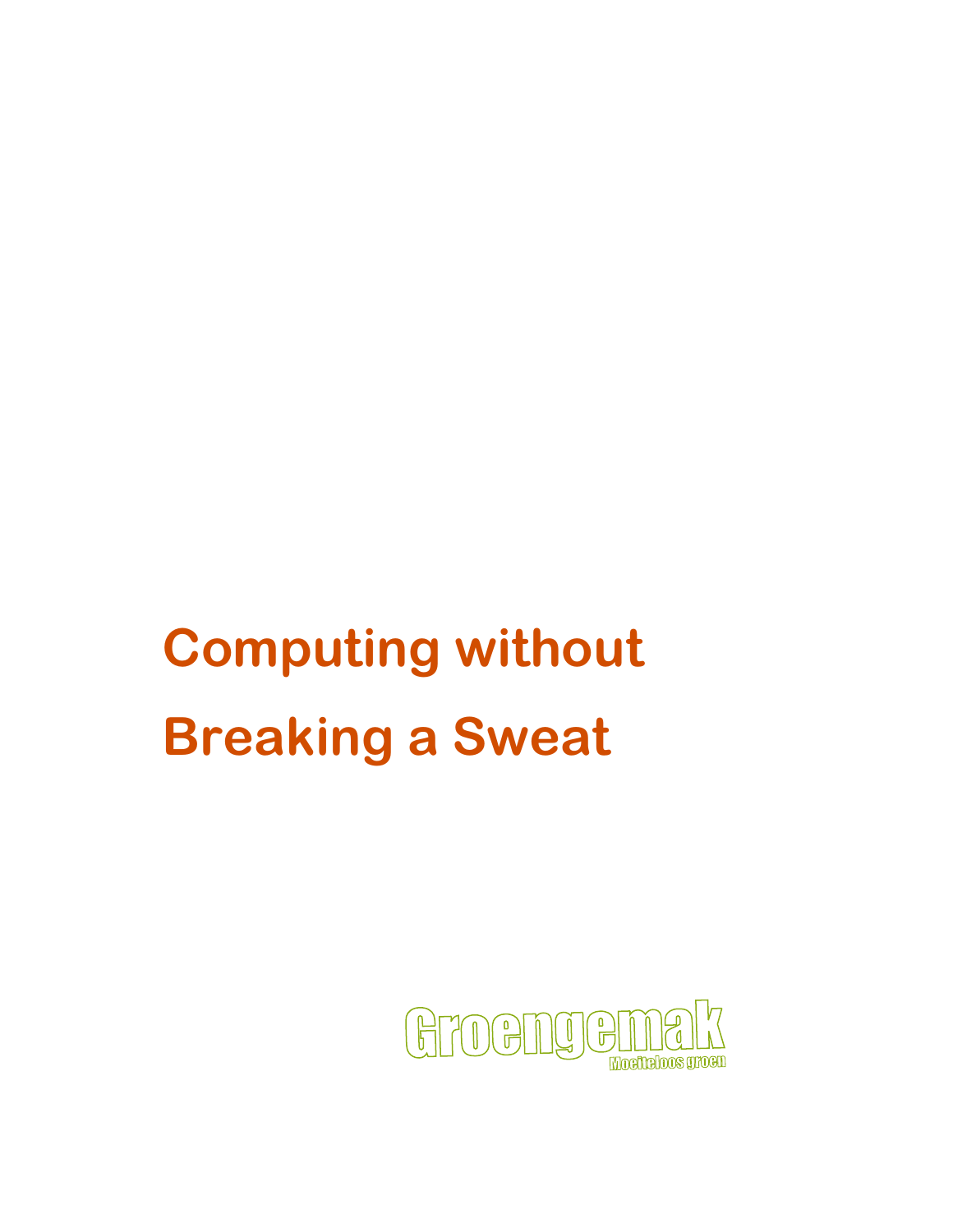#### Abstract:

My laptop always seems to be hot and sweaty from doing things, even if I'm not asking it to do anything. This is a senseless waste of energy, and it is largel y due to design choices that stem from an era when energy was in abundent supply. Mobile devices and the end of cheap fossil fuel are two reasons why we should change, and conserve energy.

This report dives into the lowest levels of computing, and explains which energyefficiency improvements are currently being worked on, and how we should change our style of hardware and software design. We sketch the architecture of future computers, starting at the level of the hardware and working our way up to kernel and applications.

| Title: | Computing without Brea |
|--------|------------------------|
|        |                        |

Document descriptive information:

| Title:             | Computing without Breaking a Sweat             |
|--------------------|------------------------------------------------|
| Author:            | Dr.ir. Rick van Rein                           |
| rick@groengemak.nl |                                                |
| Version:           | 1.0                                            |
| $\text{Date:}$     | 2003/09/07                                     |
| ASN.1 oid:         | N/A                                            |
| Release:           | For Cannondale                                 |
| Legal status:      | Informational, GroenGemak assumes no liability |
|                    |                                                |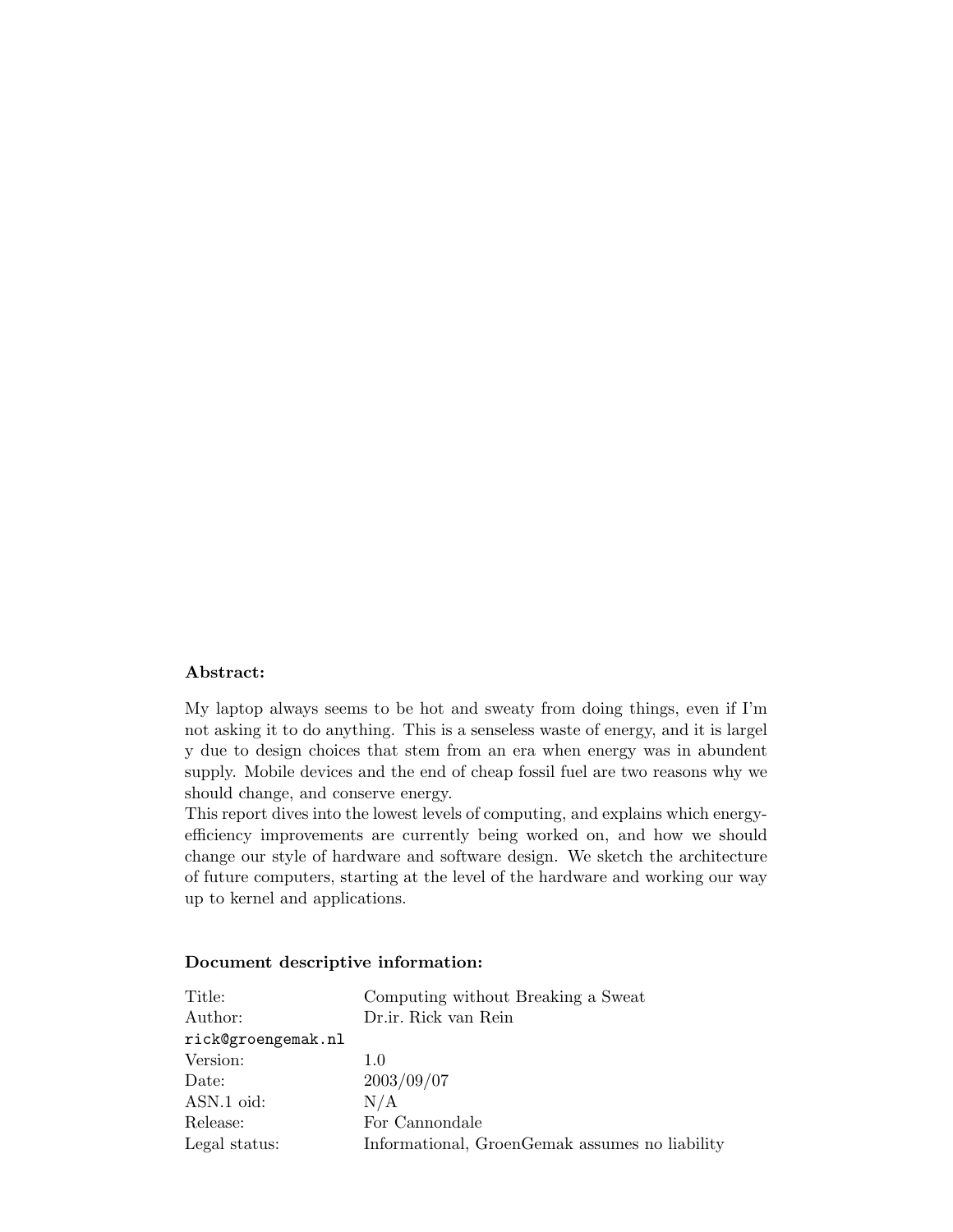# Contents

| 1        |                             | Introduction                                                                         | 4              |  |  |  |
|----------|-----------------------------|--------------------------------------------------------------------------------------|----------------|--|--|--|
| $\bf{2}$ | Energy crisis               |                                                                                      |                |  |  |  |
| 3        | <b>Technical principles</b> |                                                                                      |                |  |  |  |
|          | 3.1                         | Sleepy computing $\dots \dots \dots \dots \dots \dots \dots \dots \dots \dots \dots$ | 6              |  |  |  |
|          | 3.2                         |                                                                                      | 6              |  |  |  |
|          | 3.3                         |                                                                                      | $\overline{7}$ |  |  |  |
|          | 3.4                         |                                                                                      | 7              |  |  |  |
|          | 3.5                         |                                                                                      | 8              |  |  |  |
|          | 3.6                         |                                                                                      | 8              |  |  |  |
| 4        |                             | Areas of application                                                                 | 9              |  |  |  |
|          | 4.1                         | Sleepy computing $\dots \dots \dots \dots \dots \dots \dots \dots \dots \dots \dots$ | 9              |  |  |  |
|          | 4.2                         |                                                                                      | 10             |  |  |  |
|          | 4.3                         |                                                                                      | 11             |  |  |  |
|          | 4.4                         |                                                                                      | 12             |  |  |  |
|          | 4.5                         |                                                                                      | 13             |  |  |  |
|          | 4.6                         |                                                                                      | 14             |  |  |  |
| 5        |                             | A concrete laptop design                                                             | 15             |  |  |  |
| 6        |                             | Conclusions                                                                          | 19             |  |  |  |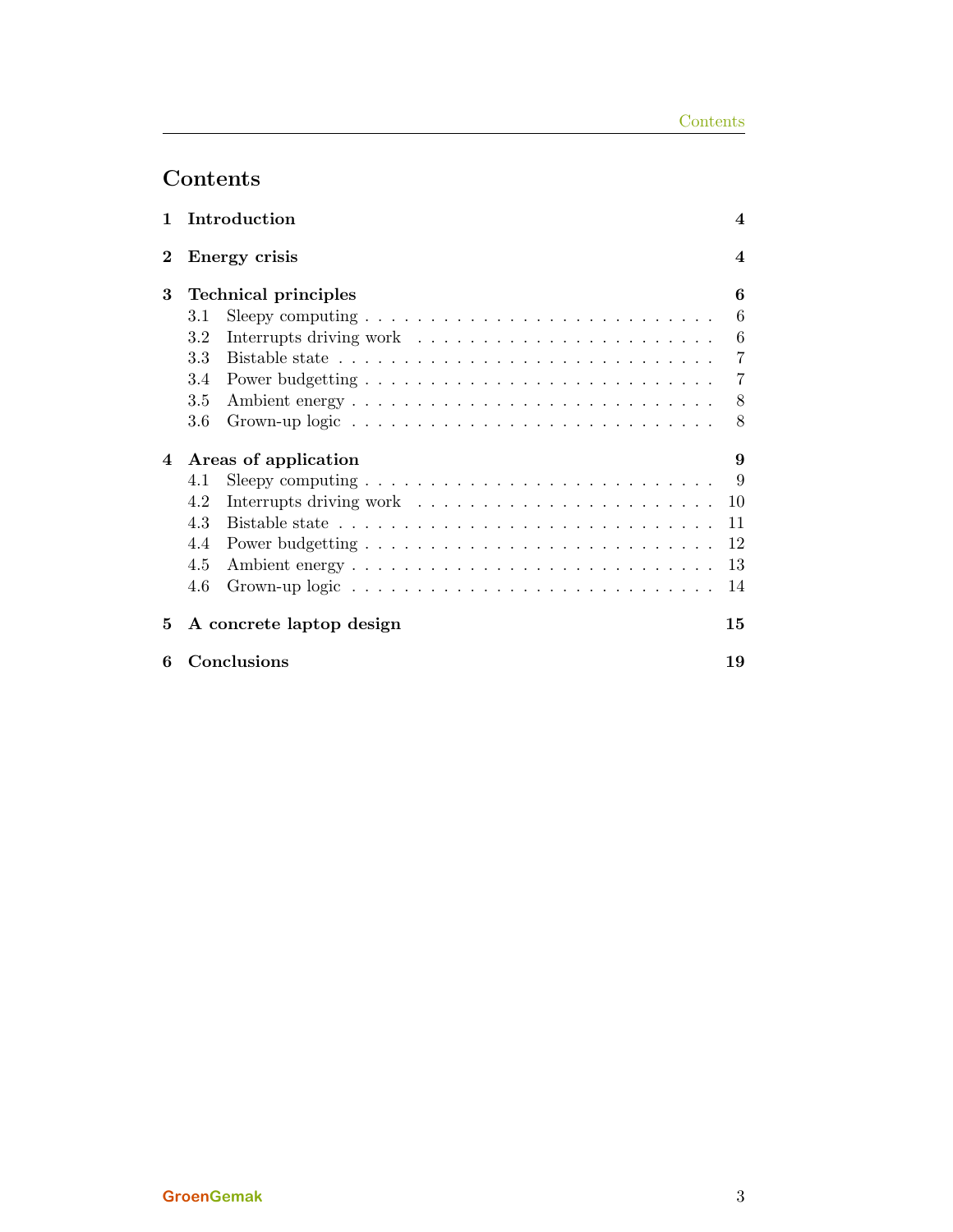# 1 Introduction

My laptop always seems to be hot and sweaty from doing things, even if I'm not asking it to do anything. This is a senseless waste of energy, and it is largely due to design choices that stem from an era when energy was in abundent supply. Mobile devices and the end of cheap fossil fuel are two reasons why we should change, and conserve energy.

This report dives into the lowest levels of computing, and explains which energy-efficiency improvements are currently being worked on, and how we should change our style of hardware and software design. We sketch the architecture of future computers, starting at the level of the hardware and working our way up to kernel and applications.

Keywords: low-energy computing, non-volatile memory, solid-state devices, bistable memory, bistable displays, interrupt-driven computing, asychronous electronics, data-flow architecture, clocktick interrupts, power budgetting.

Recent developments in the world have brought us more awareness of the consumption of energy, and the need to evade it. Mobile devices, even though they can make us more dependent on energy, have the pleasant side-effect of bringing us technology that can do more with less energy. Another area that has long been energy-aware is the area of embedded devices. We can learn from these areas to improve our laptops, desktops and servers.

Improvements are possible at many levels, as the area of computing has originally not been very interested in saving power. It is good to see that a lot of initiatives are being taken by vendors from their niches in the market. But as consumers of devices we should be aware of the possibilities too, so we can choose more responsibly.

This paper starts with some background on the energy problems that are challenging our future as a computer-dependent society. We then turn to technical principles that can help us overcome this stress, followed by concrete techniques that implement these ideas.

It is my express wish to publish these ideas so that they cannot be turned into patents. Patents are intended to advance technology by preventing its inventors from quickly emerging competition, but the investments in the computer industry areusually so low that they need not be protected with patents.

# 2 Energy crisis

There are a few problems related to our use of energy or, more accurately, our dependency on fossil fuels.

**Global warming.** Most are aware of the problem of  $CO<sub>2</sub>$  building up in the atmosphere, This is a direct result of pumping up organic matter (such as crude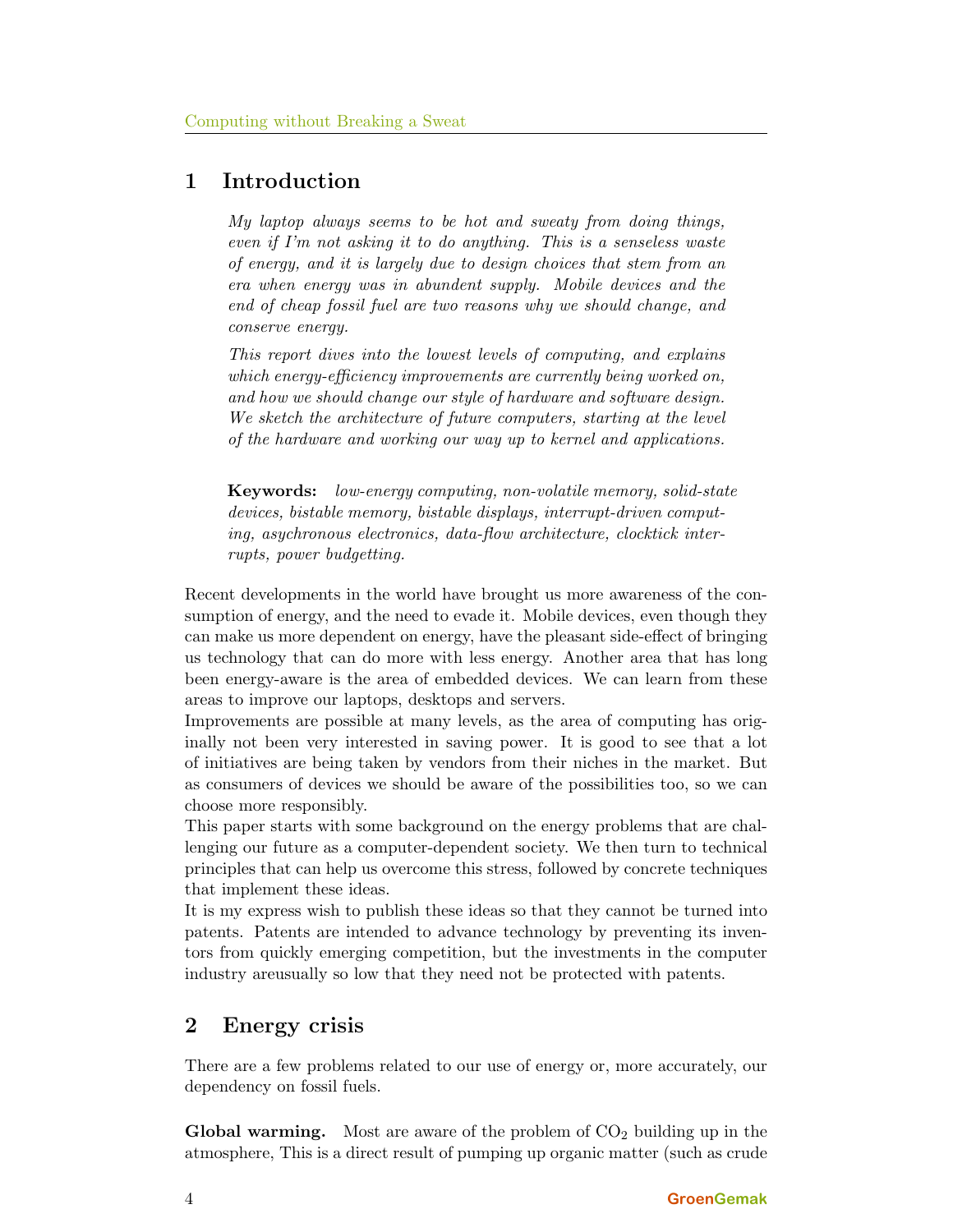oil) from beneath the Earth's crust and, after playing with it a little, burn it up so it ends up in the atmosphere.

Putting an end to our dependency of fossil fuel means adding no more  $CO<sub>2</sub>$ to the outer skirts of our atmosphere, and thus allowing Earth to find a new balance for its temperature, one in which we hope most species can continue to live happily.

Of course, we would be wise to help the balance to be more favourable to us and the species on which we depend (from bacteria to trees and complex animals). The simplest way of doing that is to plant trees and other forms of green plants. We assume all this is well-knowne

**Peak Oil.** The other problem is not as well-known, but in an economic sense it is much more challanging to our way of life. It is known as Peak Oil.

The production of any resource that is dug out of the Earth takes the shape of the bell curve in Figure 1. In the beginning it is easy to find the resource, but as we advance we are less likely to hit upon new locations offering it, and the production drops off. After about half is extracted, the curve drops to never rise again. This is what geologists have known for long. For Oil, the halfway point is referred to as Peak Oil, and the average geologist estimates it around 2010, with only a few years of variation in the estimates.



Figure 1: Peak Oil is nearing, while our energy demands rise.

The other, exponential curve in the figure depicts our usage pattern, which rises and rises, due to the growth that we have come to expect from economies. The addition of Chindia to the world market is a good example, the growth of humanity is another well-known cause. But we should also think about our own lives: If we find it normal to consume a little more power every year, we are part of this same problem.

The problem of ever-rising demands and known-to-drop offering means that the price of oil can only go up, probably at an amazing pace. This means that we are facing one of the most challenging problems of technology that we have ever seen: To retain what we like so much about technology, but at a fraction of the energy we are now consuming to get things done.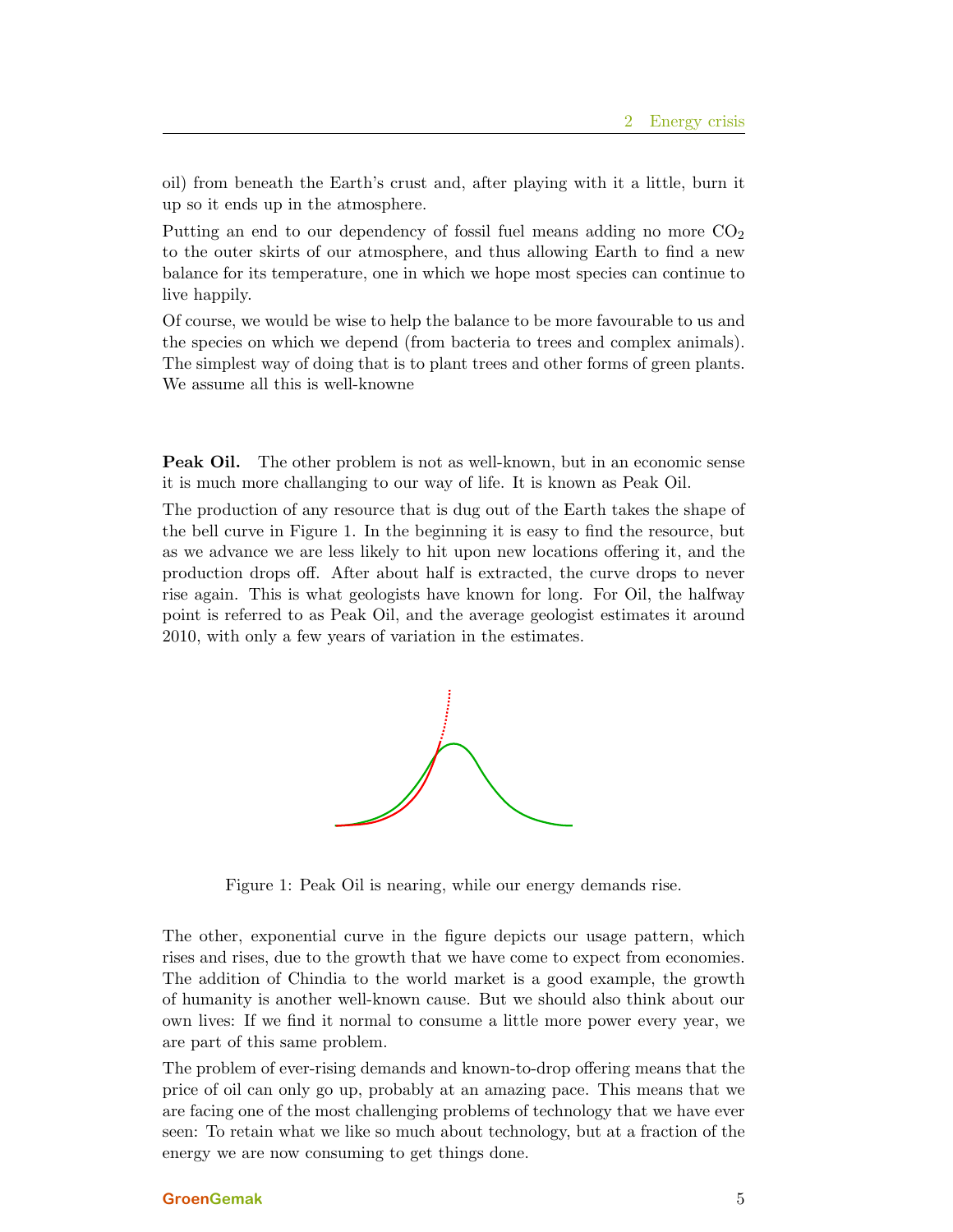# 3 Technical principles

A fundamental belief at GroenGemak is that electronic devices should not burn any energy when they have nothing to do. It is surprising to see how often this idea is trodden, simply because it is not taken into account in the common design practices of industry.

A computer should take a rest in between keystrokes, and in between packets arriving on a network interface. Even though this is possible in principle, it is effectively overruled by technical choices. In our era of increasing energy problems, we should look into each of these.

## 3.1 Sleepy computing

Computers should sleep whenever they have a chance. This means that they would shut down their processors, perhaps stop their clock, and even swap any memory contents out to disk.

These things are best arranged by the computing device, instead of by its user. Chances are that hardly any user is interested in figuring out these details, let alone make the optimal settings.

An ideal solution would be if the processor had some advance knowledge of the expected time it can sleep. For example, if it had an idea how long until the next interrupt from the keyboard could come in, and whether work is being performed by the disk, network or screen. A deeper sleep mode can be assumed if no work is expected for some time; a lighter sleep mode could be tried first and deepened if expected work does not arrive (for example because the user has walked away from the keyboard). Of course the temporary wakeups with the express intent of deepening a sleep mode would be powerful bits of code to optimise in an operating system.

A computer would ideally not have visible modes for standby and off, but it would simply always be, like a table or door. Only when working on it would it burn energy to process input, but otherwise it would simply be off.

## 3.2 Interrupts driving work

A computer can rest when it has no work to do, thanks to the idea of interrupts. An interrupt is an electric signal that is raised when some exceptional situation has occurred. For example, when a byte has arrived on the serial port to which a keyboard is attached. Such an interrupt is treated as an a-synchronous signal that the processor's attention should be temporarily diverted. And if the processor is asleep, it also serves to wake it up.

Operating systems generally exploit interrupts to the fullest extent. The alternative would have been to use polling, which comes down to looking again and again when something has happened. Imagine looking at a hard disk once every millisecond to see if a block has been read in, and doing this for each block being requested; it would be an utter waste of resources.

Any form of polling is a waste of energy, as well as any other form of work that merely helps to keep a system alive and kicking. Whereas the operating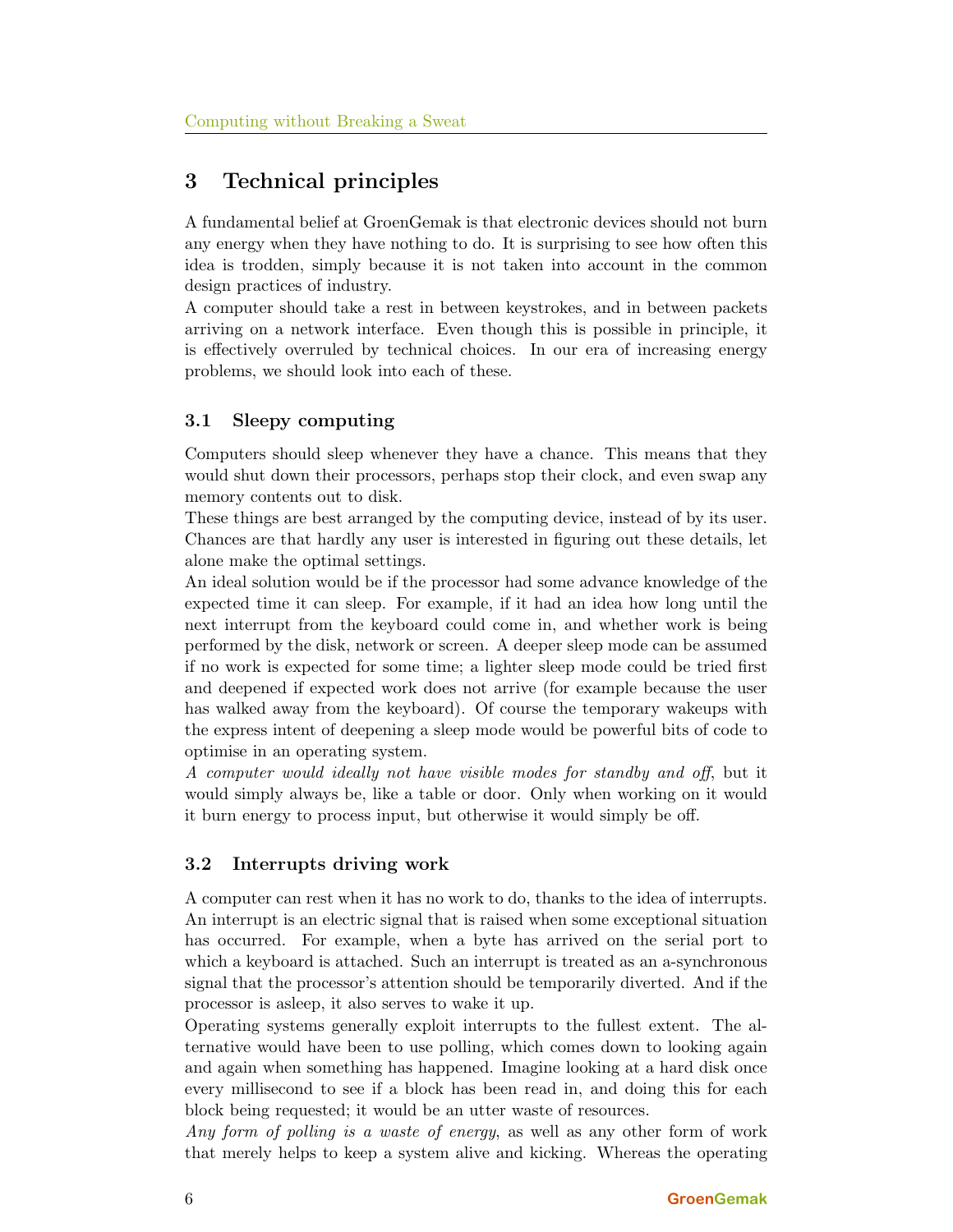system is often aware of the need to avoid this, individual peripherals and their drivers often are not. Keyboards are continuously scanned and some mice take pictures of the desk below them, as if energy was free. Peripherals are one area where design for reduced polling is a good idea.

#### 3.3 Bistable state

Computer memory can be made in a lot of different ways. In old-fashioned computers there were mechanisms like bubble memory and ring core memory, but these were abandoned because they could not achieve the density and automated production that we required for cheap computers. We ended up with static RAM (based on flip-flops) and dynamic RAM (based on capacitors). This brought us the advantage of compact, silicon-etchable memories, at the expense of using energy to retain their state.

The general idea of bistable state is that a device has two states in which it is stable. Some energy is required to change state, but nothing is needed to keep the current state. This means that state is preserved when a computer is switched of  $\mathcal{L}$  a feat unimagineable to us now, but quite normal when storing all state in a bistable manner.

State is used in lots of places in a computer. What we see on the screen, is stored in the main memory and on hard disks, as well as in lots of intermediate registers scattered around the hardware. A system with all storage elements replaced with bistable constructions would not notice being switched off. Even a system with only main memory changed to something bistable could benefit, as its only response to power loss would have to be to enter suspended state. If a computer could resume quickly after power-on, it could even switch itself off between (say) two keystrokes or two network packets!

#### 3.4 Power budgetting

Computers regulate ACPI, processor speed and so on to reduce their use of energy. This aims for the longest battery life or the lowest energy bill one can get under certain performance requirements.

A different use of these techniques of saving energy would be to consider the available power as a budget, on which the computer has to somehow perform its duties, or stop. For example, if a solar cell provides less power in a dimly lit room, less power is available and so the processor could only run slowly. Weighing the disadvantages of this slow-down against the advantage of not having to drag around batteries could actually end up either way, depending on the user. That balance is bound to change as energy prices make people more aware of their need to conserve it.

When in bright light, the solar-powered machine could perform marvels, including graphical wizardry that it would have bypassed while on a budget. When energy is abundant, animated window closes may be pleasant, but when they slow down text processing we could well do without. All these things can be a result from the idea of power budgetting.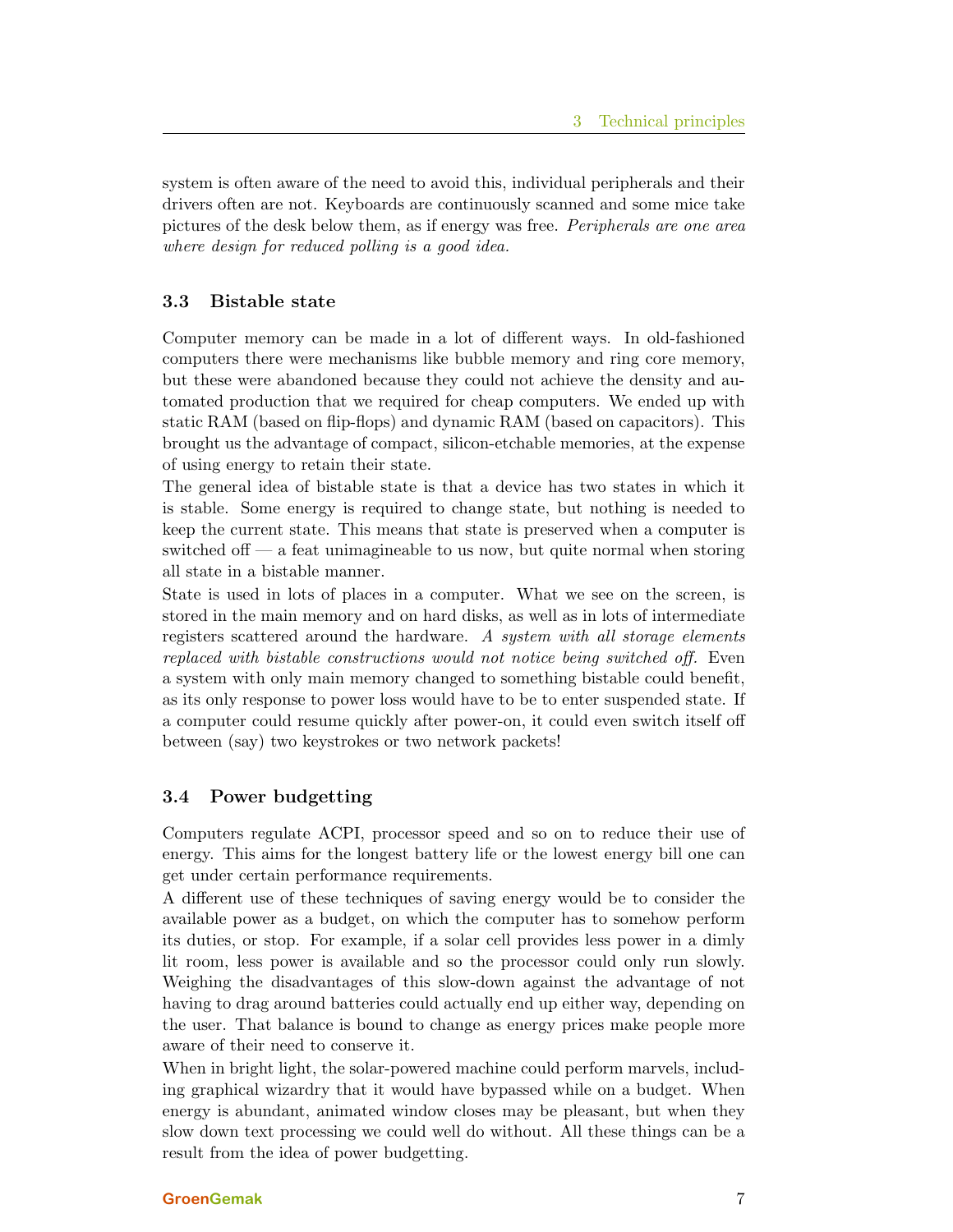Note that power budgetting is a good reason to reduce the frequency at which a processor runs, whereas saving the total energy used is not. Supposedly, a processor can best run at its maximum speed so it can go back to sleep as soon as possible; this maximum speed however, could well be determined by the power budget on which a system runs.

## 3.5 Ambient energy

A computer would ideally obtain all its energy from its environment. Like an old-fashioned typewriter that would harvest mechanical energy from the typist, leading to the hammering of a letter onto paper, a computer should do everything in its power to harvest energy from its surroundings.

It would not be beneficial to tap energy from things like GSM signals from the air, as this energy is explicitly pumped into the air by another party, and would not reduce the total amount of energy consumed by humanity. For small devices, it may however be beneficial to tap power from their interfacing links, to avoid the need for a power adaptor.

In general, useful forms of energy to tap could be movement of mobile devices and their peripherals, as well as light and heat. These sources are available in some degree of abundance, and when combined with a power budget, could make it unnecessary to ever tap the power grid.

The impact of a switch to ambient energy can be dramatic — where we can now feel constrained to purchase yet another power-slurping device, we would not need to feel any such hesitations with the purchase of a device that relies on ambient energy.

Note that other resources may be put to good use while harvesting ambient energy. Turning  $CO<sub>2</sub>$  into  $O<sub>2</sub>$  could be a nice side-effect of turning light into sugars that are led into a fuel cell. I would not mind having a laptop that is literally green if that enables photosynthesis in the device!

#### 3.6 Grown-up logic

Logic circuitry is designed with rather simplistic devices at its heart, in support of automatic analysis, and a modular design methodology with components from libraries that can be quickly composed to form larger units. This simplicity for the designer may be another source of energy wasted in all those devices that follow their designs, and that run day and night.

The logic circuits in a computer are wasteful in themselves. Every logic port is an amplifier, which separates its input circuitry from its outputs. See Figure 2 for an example. This means that a current circuit is between between a logic output and the inputs that follow it. Compare this to old-fashioned relayswitched circuitry, which would place lots of switches in series and/or in parallel to obtain a logic function. The current would flow straight from the power supply, through the appropriate switches, to the output. In comparison with this, common CMOS circuitry is leaking energy like a sieve — every elementary logic port being a hole in that sieve. We should aim for a logic with ports that do not work like an amplifier.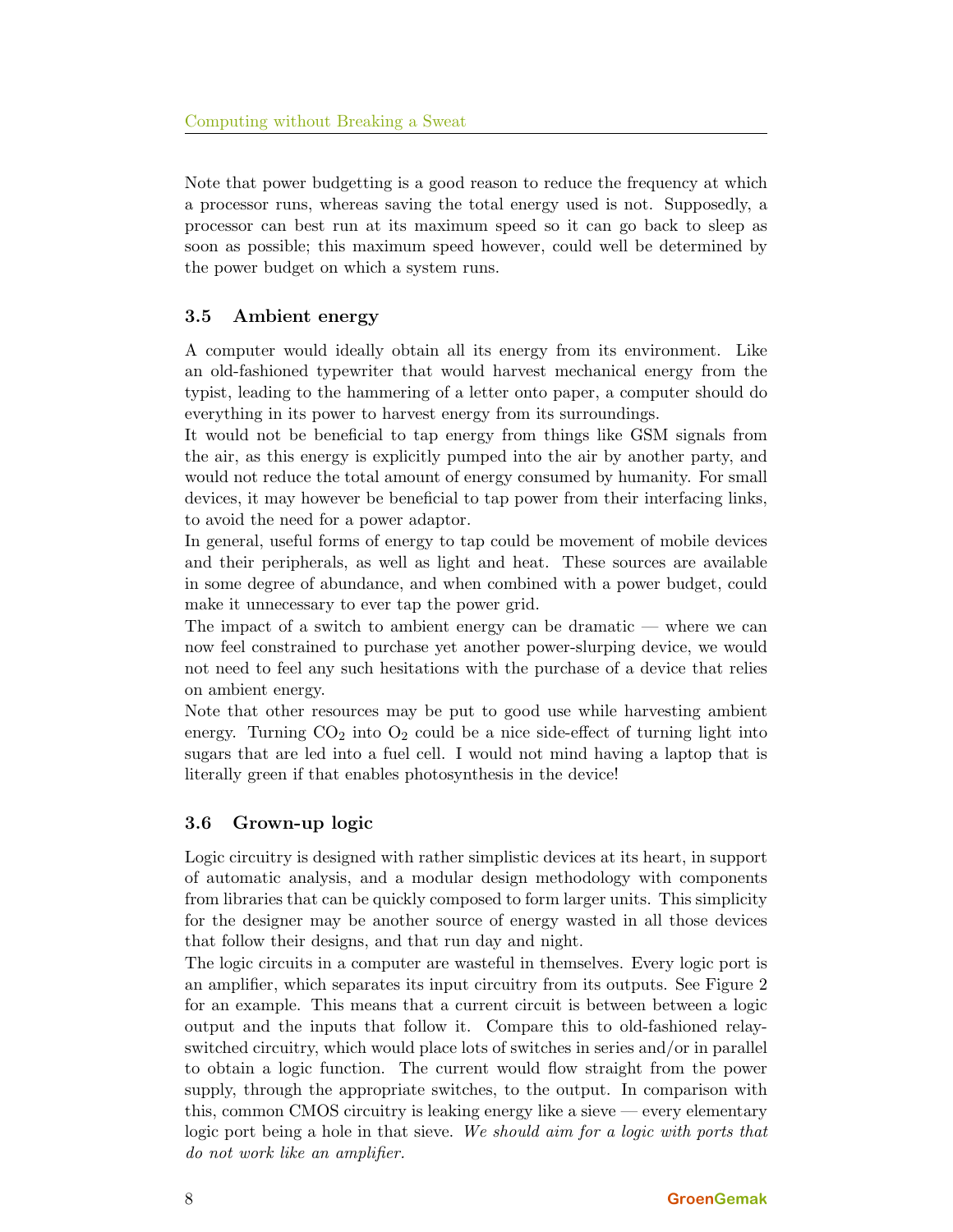

Figure 2: A CMOS NAND port amplifies signals and must be fed.

Another aspect of common logic circuitry is that it is built as a interspersed logic gates and registers. The registers store the results from the logic gates at given intervals. A system-wide clock pulse controls when the registers read the next set of values. Although this makes the timing of the whole device simpler to predict, it also wastes energy, as all registers load new contents at every clock pulse, even when nothing new is presented to them. Every time a CMOS circuit switches it consumes energy, so this turns out to be rather a wasteful simplification in logic circuitry. We should aim to avoid clocked logic.

# 4 Areas of application

Following the principles above, a lot of application areas spring to mind. We will treat them grouped by principle.

#### 4.1 Sleepy computing

As a part of sleepy processors, we would need to handle resumes from suspended modes more elegantly. An important aspect of that would be the state into which devices must be brought when woken up; a driver could for example be asked to store the device state and switch the device off, so that the reverse could be requested upon resuming. This is sometimes very difficult, especially with BIOS-driven bits of hardware, such as VGA.

Suspend in general should become invisible, except perhaps for forgetting any sensitive data such as passwords and private keys. A display that does not need to be powered off could continue to present the same image during suspended mode, so the user would not even see suspension.

We currently need to keep a few devices powered if they are to resume the system at first touch. Any such devices ought to be self-powered in some way or another. For keyboards (or at least for power keys and lid buttons) that could mean using a piezo that creates energy when deformed and loosened, so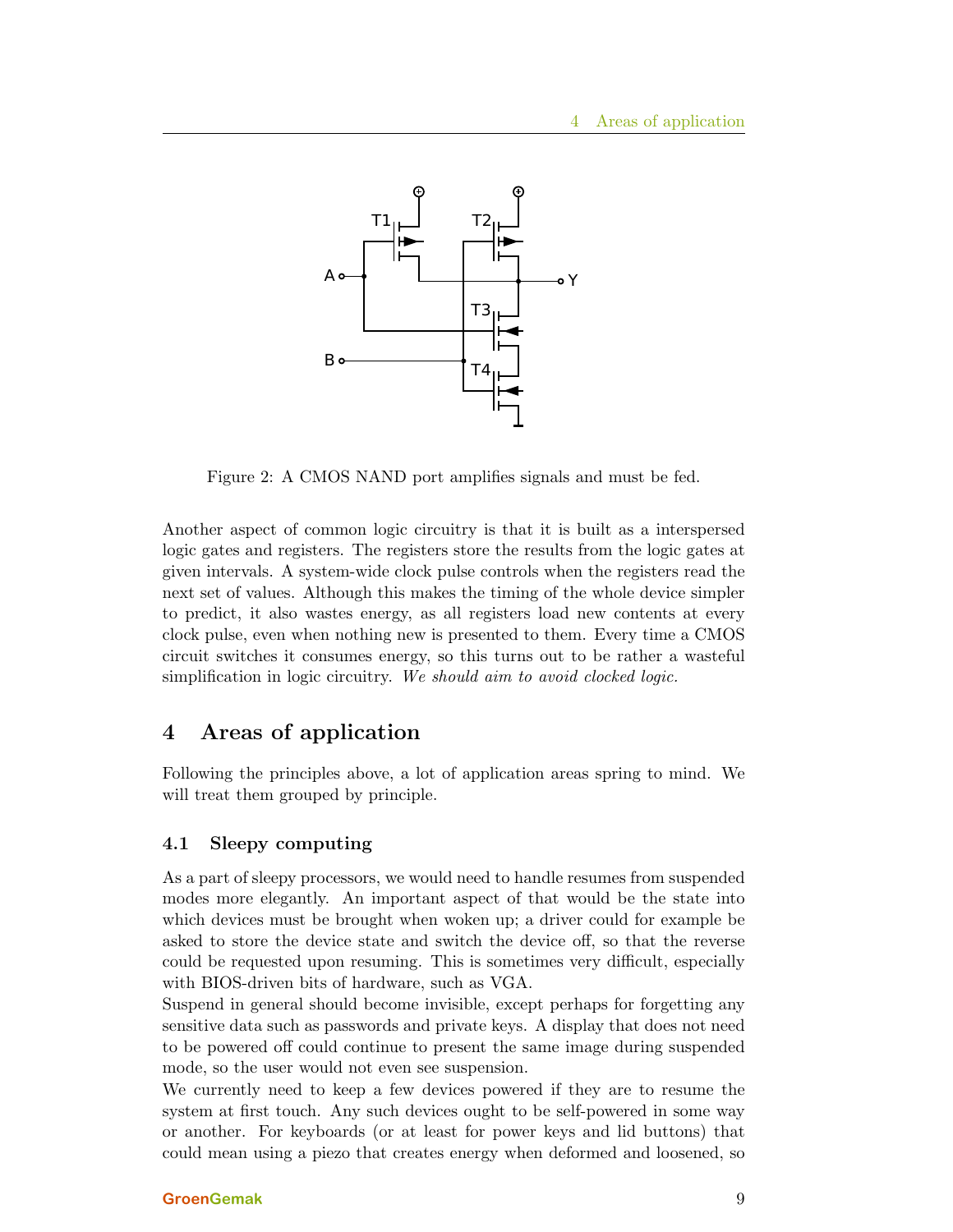that it can spark off other activities. For mice, it could mean that a magnetic principle is used to induce electricity in coils, that could use the energy to transmit signals to the processor. For networking, a new protocol (ATM over I <sup>2</sup>C perhaps) could be used to signal the computer, in such a way that the electric protocol supplies the energy used to resume the computer.

Usually, all that is required to resume a computer is enough energy to toggle a relay into the 'on' position, in which it can then happily keep itself.

Unix is sufficiently flexible in this area to adapt. The currently-missing support is always being able to get/set the state of a hardware device/driver.

#### 4.2 Interrupts driving work

When everything must be done with interrupts, it means that nothing at all is allowed to use polling. As soon as a single thing requires polling, there is a need for a computer component to remain active even when no work remains to be done.

Linux made a great step recently, in removing the dependency on the clock interrupt, at least while sleeping. This interrupt, which took place about 100 times a second, would constantly wake up the processor from sleep modes, causing it to waste energy and take time to fall back to deeper sleep states. It is a great development that Linux now stops this timer interrupt, at least when it dozes off to sleep.

In a different place of the computer, a similar problem persists. Dynamic RAM or DRAM for short, is the most common form of memory in use in modern computers. It is built around a capacitor that forgets its contents if it is not refreshed about 1000 times a second. This means that a memory of 1 GB has an internal data displacement of about 1 TB/s for the sole purpose of performing its main task, which is to remember bits. It is not surprising then, that DRAM is quite a fuel burner. Alternatives to DRAM exist, most notably Static RAM or SRAM which needs much less power but does need more chip area, NORtype Flash for more-or-less static pages, and NVRAM. It is sensible to start using less wasteful types of memory than the currently omnipresent DRAM type. Linux does not support memories of different types being mingled, although the distinction between memory nodes comes close.

Keyboards and mice are generally peripheral devices, and to the processor they appear to cause interrupts only when something interesting is happening to them. But in reality, both types of devices contain a microcontroller that often polls the devices and simply remains silent towards the processor until something has changed. A redesign of common peripherals seems like a useful challenge in keeping memory consumption low.

Invisible peripherals can also burn a lot of energy. Wireless protocols such as WiFi and Bluetooth are pleasant to use, but they involve constant polling and in that they expend a lot of energy. Instead of using this to have constant knowledge of peers and link-state, it may sometimes be better to conserve the energy used for polling wireless links and rely on error handling in higher protocol layers. (This point is not based on in-depth knowledge of how WiFi or Bluetooth works.)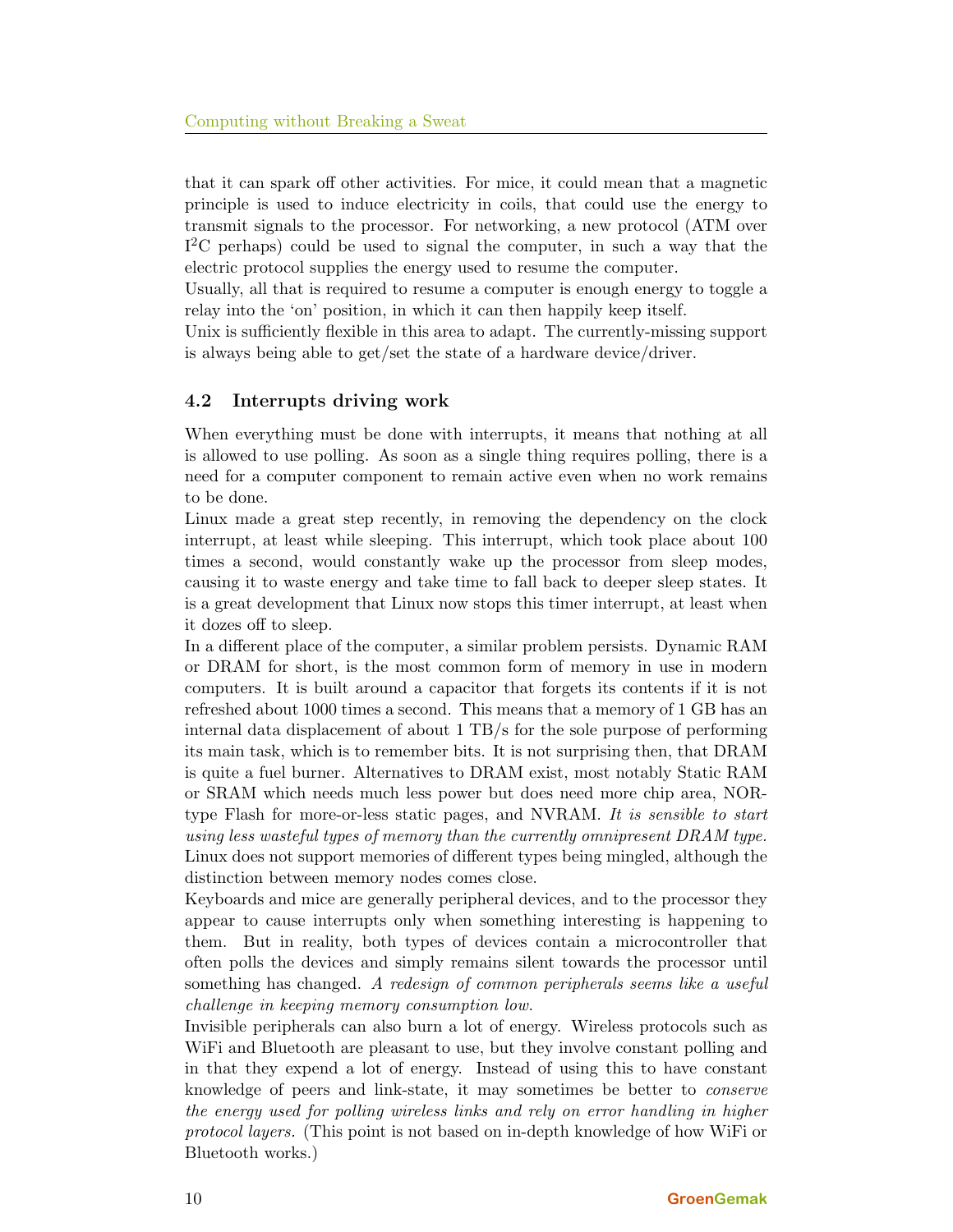Generic peripheral interfaces, notably USB, often rely on polling as well. This is used to detect device insertions and removals. It is sometimes done in USB hardware, and sometimes left to the processor. Polling in general is a clumsy technique, and in the case of USB a change to the pull-up on the "D+" and "D-" lines should be able to do the trick, albeit in analog electronic. The idea of reducing the number of pins of a connector helps to make it simple and cheap, but certainly not to operate it cheaply  $-$  serial connectors had 9 or 25 pins, but at least some were dedicated to causing interrupts. It should be possible, at least in principle, to detect changes in USB devices' pull-up resistors without falling back to bus polling. If USB cannot work without polling, we need a new kind of device interface.

#### 4.3 Bistable state

Bistable state can be exploited in several ways in a modern computer.

Electronic paper. Most notably is the display, which now requires a highenergy backlight. This backlight causes batteries to drain faster (or be heavier), and electricity bills to increase, even it is much better already than a CRT-based monitor.

The trick with bistable screens is that they keep the same picture until a change is passed to them. So, while reading a web page or your email, the display does not consume energy, but bounces back ambient light. Not only does that mean that the screen has stopped to blink at about 50 Hz, but the screen is suitable for reading in more light conditions than LCD or TFT.

Bistable displays are referred to as e-paper or e-ink, and come in a number of different technologies from different manufacturers. The screens can use colours but are usually a bit too slow for video. The quickest ones can refresh the screen twice a second, while 25 times a second would be needed for video display. The screens are probably suitable for GUI use, as these only need to update parts of the screen. While updating the display, they consume between 0.1 W and 5 W — and nothing to retain an image.

Non-volatile RAM. Memories that adopt a bistable mechanism can store a bit without a need to refresh, and are therefore non-volatile, NVRAM. Note that this is often simulated with battery-backed Static RAM, but we are here talking of true NVRAM which needs no battery-backup at all.

Several bistable technologies exist for NVRAM, and they seem to have been adopted by large manufacturers, as well as small startups that found themselves a niche on the memory market. One principle of NVRAM is NanoRAM, which is based on nanotubes that have two stable physical positions, and that effectively act as switches. Another if FRAM of FeRAM, based on ferro-electic principle of a capacitor that has ions trapped in its insulator; these ions can be forced into one of two positions, where it stably rests and influences capacitor behaviour. As a last example, phase change memory is based on the same principles as a rewriteable CD-ROM.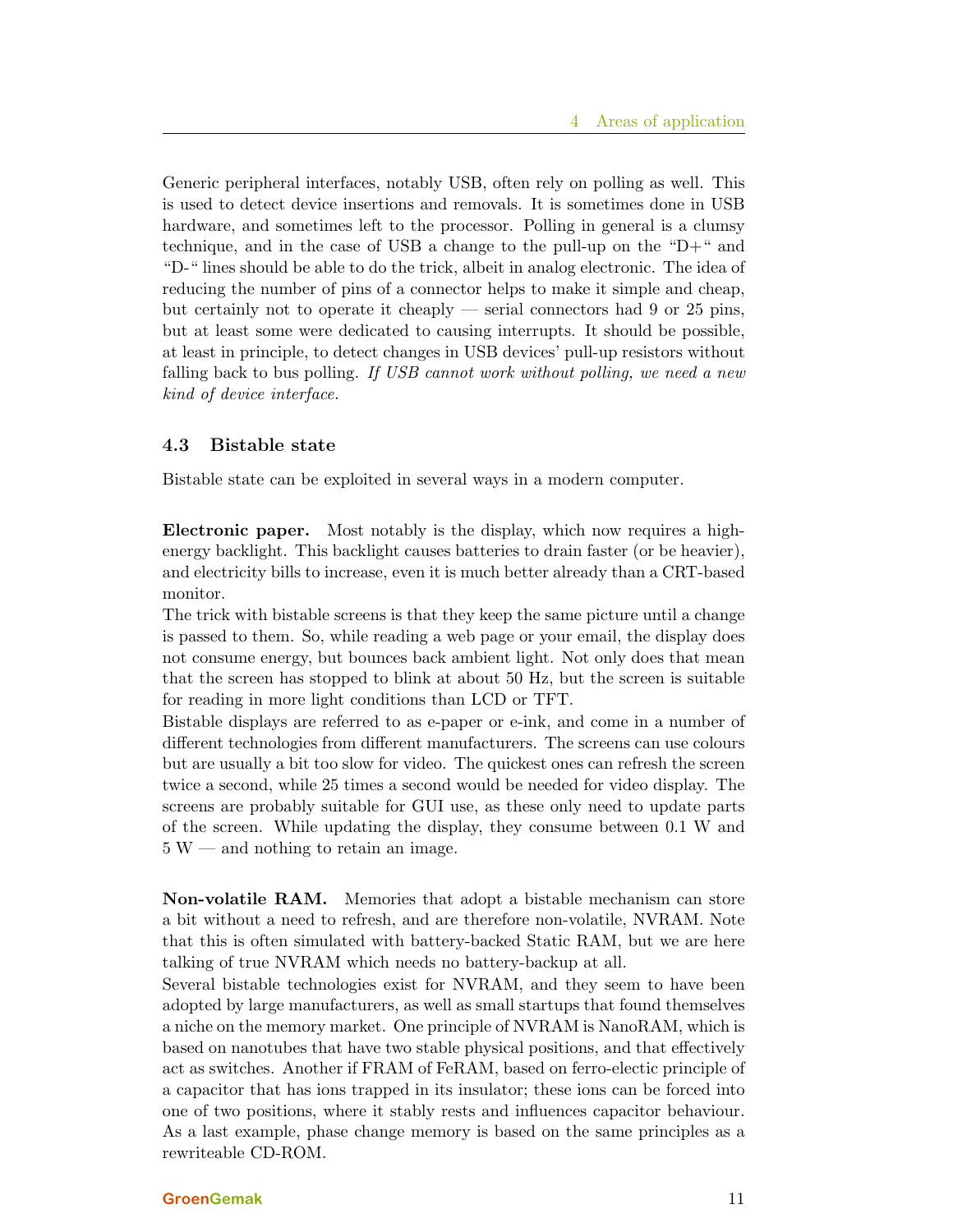Static RAM or SRAM is a good intermediate solution, provided it is designed for high capacity and low power consumption. Brilliance Semiconductor, Inc. specialise in this niche and have developed a few intruiging devices that are overdue in replacing DRAM. Toshiba has also developed low-power SRAM chips. Even though SRAM is not truly non-volatile, a 512 MB memory built with it could easily be sustained for a month with a rechargeable AA battery.

SDD and Flash. Flash occurs in two forms: NOR Flash and NAND Flash. The former is directly attached to a memory bus to function as a memory unit, the latter is more suited for high-capacity, block-addressed storage comparable to a disk. Although Flash is a non-volatile memory, it outranks its use by being rewriteable only a limited number of times. Even if the number is millions for modern equipment, then still it is a severe limitation that care must be taken not to write to it too often.

Flash can take the form of Solid State Disk or SSD, replacing a mechanic disk. As an example, the pSSD construct from SanDisk could be interesting. It is based on Flash and gives a clear indication of how much can be written to it, and for how long. On Linux, the information in /proc/diskstats can be used to measure how this would work out in practice. When the lifetime is less than desired, just take a larger module and spread writes evenly.

In general, when using Flash it is important to use wear levelling. This means that writes are spread as evenly as possible over all the blocks in a Flash, so wear and tear does not concentrate in one spot. Alternatively, handling bad blocks gracefully could achieve the same. When depending on a wear levelling algorithm, it should involve static wear levelling, which means that even relatively static bits of data are moved from time to time.

In either case, real-life measurements of these disk alternatives are called for. SSD may have lower peaks than a disk unit, but its average power use may still be higher than a disk's.

Wear levelling in LVM2? Linux has matured a lot in the sense of storage management. With LVM2, a generic switch from logic volumes to physical ones exists that can be managed with great control — ranging from the replacement of a failed RAID drive to the resizing of filesystems on volumes. One more feature for which LVM might be used, would be as a generic place for wear levelling. This idea has not been gone into in much detail yet.

## 4.4 Power budgetting

Modern computers can be used in different power modes, and doing so can help to reduce the power spent. This can be helpful to limit the power used by a computer. For example, lowering the voltage from  $5 \text{ V}$  to  $3.3 \text{ V}$  usually causes currents to drop by the same factor, saving 57% of the power. The downside is that the electronics will not be able to pump electrons around with the same strength, so it takes longer for state to change, and so the frequency must be lowered.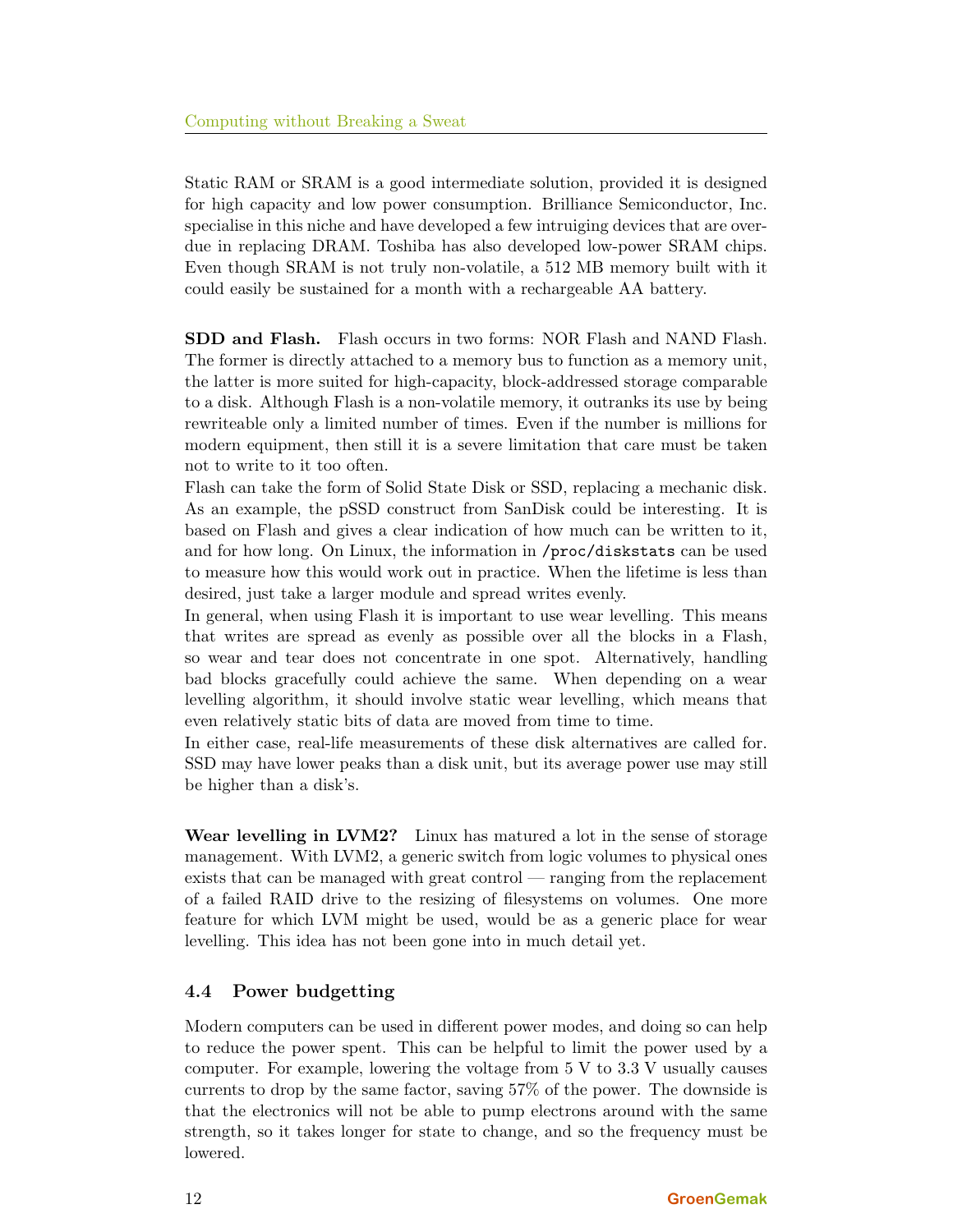Normal processors, those that run on a clock frequency, are called synchronous and they have been tested to perform well at certain combinations of voltage and frequency. A radically different design strategy is asynchronous design, where every pair of logic blocks communicates about its state alongside the state itself. This is called handshake: Alongside each signal it says 'the signal is available' which the next logic block picks up. After having processed it, it sends back 'done with that' and these so-called handshake signals reset.

An intruiging facility of asynchronous processors is that they need not be tuned to perform at a particular voltage/frequency combination. Instead, they adapt automatically: When power drops, all the circuits slow down to compensate for longer charging times of electronics and when cooled they will automatically speed up as conductance increases. In an asynchronous device, power budgets would be less of a concern, as the processor would slow down automatically if other devices pulled out so much of the available power that it had no other choice. All that would be needed is a form of stabilisation against voltage changes occurring too quickly.

Asynchronous processors are often claimed to be more efficient with power, but the involvement has mainly been academic. Cornell works an asynchronous FPGA design and the Manchester School of Computer Science has designed a promising AMULET processor, which in effect is an asynchronous ARMcompatible processor and system-on-chip. As for generic logic on circuit boards, some initiatives in the area of asynchronous FPGA chips are going on as well. Software can also do very useful things to implement power budgetting. It could for example defer disk updates until enough energy is available, or spread them evenly. Normal disk usage patterns try to avoid switching on the device, but with electronic alternatives such as SSD it may be more useful to spread the updates over time, so as to benefit a power budget.

Screen rendering could also be subjected to power budgetting. For example, dragging a window and seeing the image move might take a lot of energy on a bistable monitor, and budgetting power could mean that only once in a while a new window position was drawn.

Desktops in general would do well to implement a power savings mode, and switch to it automatically when processor utilisation is high. This would respond nicely to the situation where a processor is slowed down due to power budgetting reasons such as solar panels yielding too little power for fullblown operation.

#### 4.5 Ambient energy

Among the most intruiging challenges of modern-day computing should be the exploitation of ambient energy. None of us wants to return to mechanical typewriters, but they had the definite advantage that they would not break your back because of the weight of the battery. . . not that the typing mechanism's weight would save your back though.

Light and warmth is an obvious source of energy that would not be harmful to extract from the environment. Warmth being the more difficult one, as any method of harvesting that is based on temperature differences, and in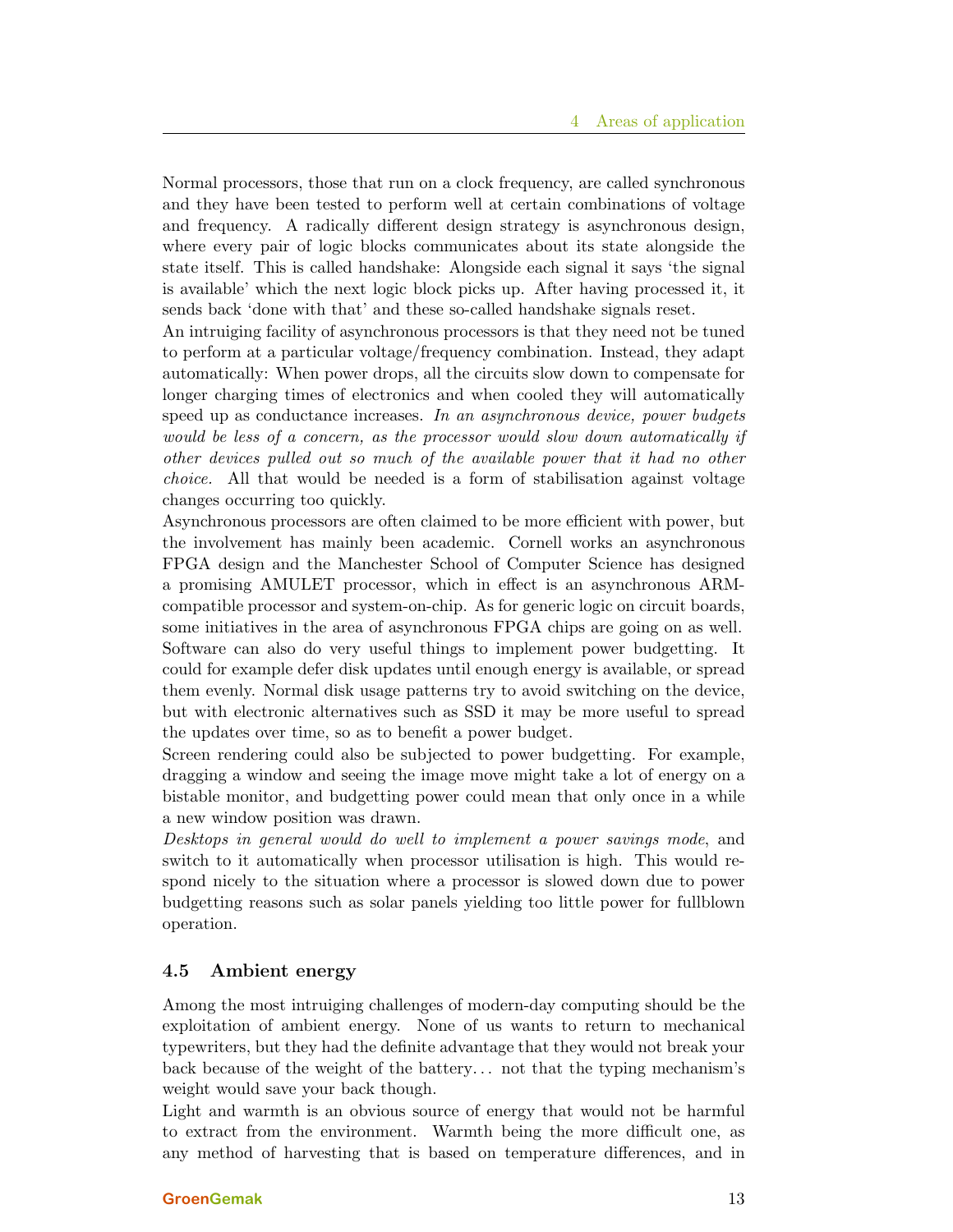harvesting that the difference is usually anihilated. So we are left with light in all its colourful occurrences, including the colours invisible to us. Solar panels based on silicon, available in hobby electronics stores, harvest about  $180 \text{ W/m}^2$ . The energy it creates lowers by cosines due to angles with the light source, but an assumption could be that about 100  $\rm W/m^2$  ought to be possible. On the back of a display, one has about A4 format available, or  $210x297$  mm<sup>2</sup>, which could then yield about 6.2 W. In indirect light, a safer assumption would be 5 W. Could a laptop run on such power budgets? We think so, as detailed in Section 5.

Keyboards generally scan the grid of keys attached to them. If not, then at least the grid is powered all the time, so that pressing or releasing a key causes a change on an input, which is being scanned by a dedicated microcontroller. A keyboard is normally a set of switches on a 2D matrix. Instead of using keys, it could be possible to use piezo-devices, which give a positive pulse when deformed and a negative one when released. At the very least this could evade the need for scanning the matrix for a change of state to passive keys, because the keys would report in a lively manner that their state had changed. The energy from the key being pressed or released might actually suffice to power the sending of the bytes that signal the key press or release. Such a keyboard would not consume any power at all, but it would be a drop-in replacement for existing ones.

Mice are in a similar situation. They sometimes photograph the desk below them and let the processor compare successive shots to detect movement. This is rather wasteful, compared to the classic mouse design which simply uses two rollers to detect that a ball is rolling over a surface. But even this mouse is powered, and must remain so while the computer is suspended. It might prove possible to use magnets in the rollers detecting movements from the ball, and induce electricity in a coil when it rotates. It may even be possible to create enough energy to send a pulse to the processor without needing any further power on the mouse.

## 4.6 Grown-up logic

We already described at length how asynchronous logic works, and emphesise that the promise is high, especially because only acadamies have spent their limited resources to development of chip technology to find that they could match commercial, synchronous logic. If the money-power of a large commercial organisation would explore asynchronous logic, we can expect a dramatic improvement in device power requirements.

It is also a good idea to stop using complex architectures whose only cause of complexity is the history that it embeds. We have the technology to build portable systems, and need not focus solely on one kind of processor architecture. Processors like ARM clearly show how much is to be gained from an approach of computing from a simplicity rather than complexity. If operating systems refuse to follow such developments, they simply deserve be banned from our user's experience. . . We can enjoy Linux and Mac OS X functioning on ARM processors, but the only Windows platform on them is Windows CE.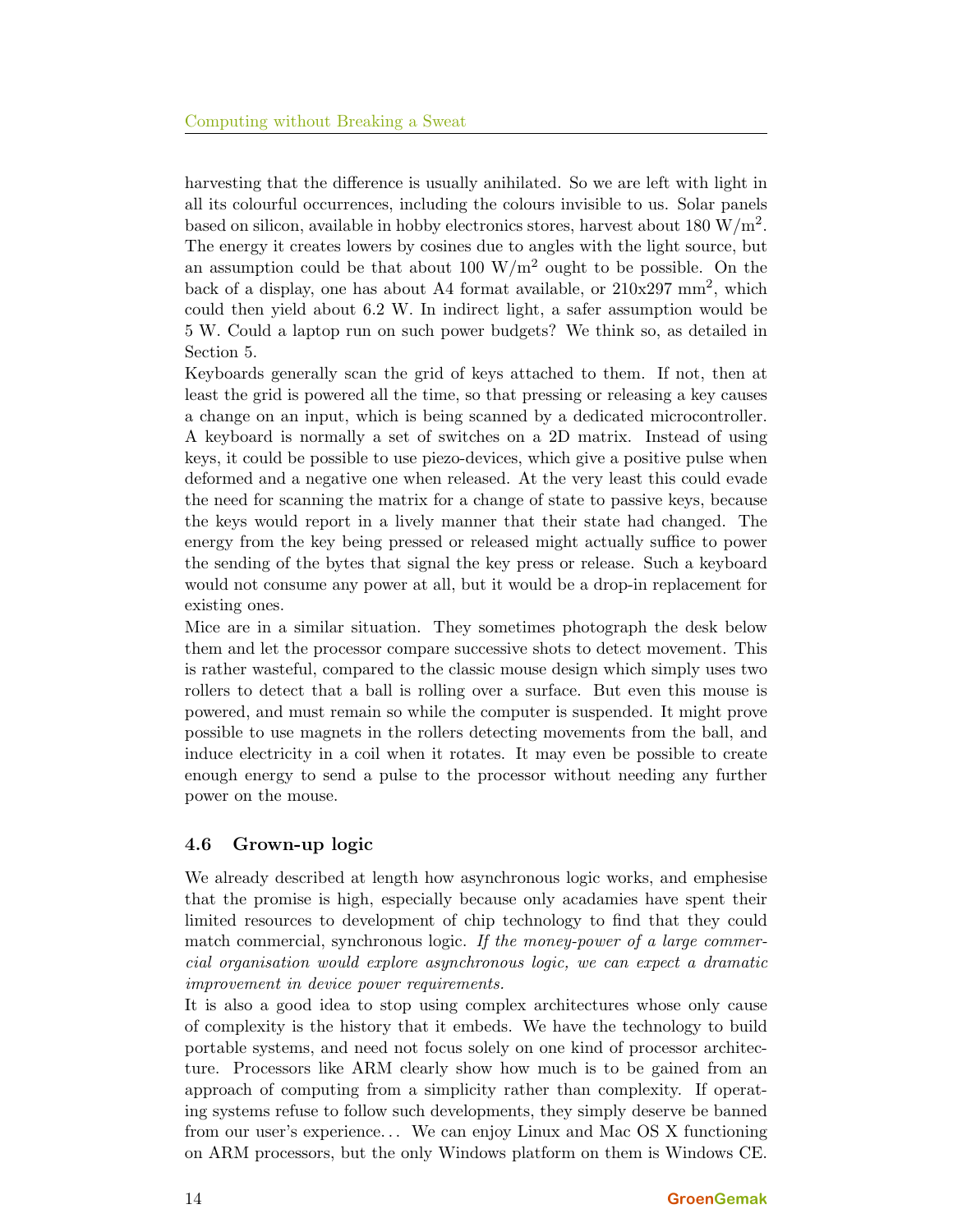It may be a good idea to adopt Windows CE or Symbian instead of the common desktop varieties as a choice for dedicated users of Winodws.

Another aspect that seems long overdue is to reduce the number of amplifiers in a logic circuit. In current circuits, every single port, even as modest as a NAND function, includes an amplifier. This not only causes a drain of energy from the logic circuit to ground (all the input signal is drained, it is not passed on to the output, see Figure 2) but it also makes it necessary to power each and every bit of logic in the circuit. Routing power lines has become one of the bottle necks in the design of logic.

Instead of this, circuits could aim to offer switches that can be cascaded in a number of ways, including serially (old-fashiond AND) or in parallel (oldfashioned OR). As electronic switches are not as black-or-white as relay switches, there is probably a maximum number of switches that can be combined without getting confused by the shades of gray, but CMOS amplifiers certainly accept wider ranges of input voltage than their outputs supply. One of the NVRAM technologies, NanoRAM, actually uses switches and may therefore be a very suitable technology for this style of circuitry.

This idea combines exceptionally well with asynchronous design; since the need for handshake attaches an extra 'enabled' line alongside each 'data' line, it takes two lines to pass one bit. That makes sense, as the conditions are not just '1' and '0' but asynchronous circuits also have to take 'undefined' states into account. Equivalent to 'data' and 'enabled' would be (and this is indeed advocated as an option for asynchronous design) to use a line for '1' and another for '0'. When both are inactive, the signal is 'undefined', and when the proper line is active it will signal either a '1' or a '0'. The most complex elementary logic block to design is an inverter, but it is very straightforward in this style of design: Just swap the two lines. This is especially straightforward in practical on-chip routing of such lines.

## 5 A concrete laptop design

In this section, we introduce a high-level design of a laptop, based on technology that is available to us at present, or technology that is so nearby that it could easily be developed. The laptop is going to be a bit expensive, but it will be so light and pleasant to use that it is actually interesting for the part of the market that prefers such forms of comfort.

Of course, similar techniques can be applied to servers and desktop machines. Laptops are just the class of machines that are most likely to sell first with these techniques, because people are used to paying more to be able to carry less weight.

Power. This abstract design uses solar cells mounted on the back of the screen to gather energy. At 100  $\text{W}/\text{m}^2$ , a relatively low estimate, it should be possible to get about 5 W out of such surfaces. We will assume that these cells are produced with energy that comes from solar cells themselves. We will also assume that something has been arranged to enjoy the solar cells for longer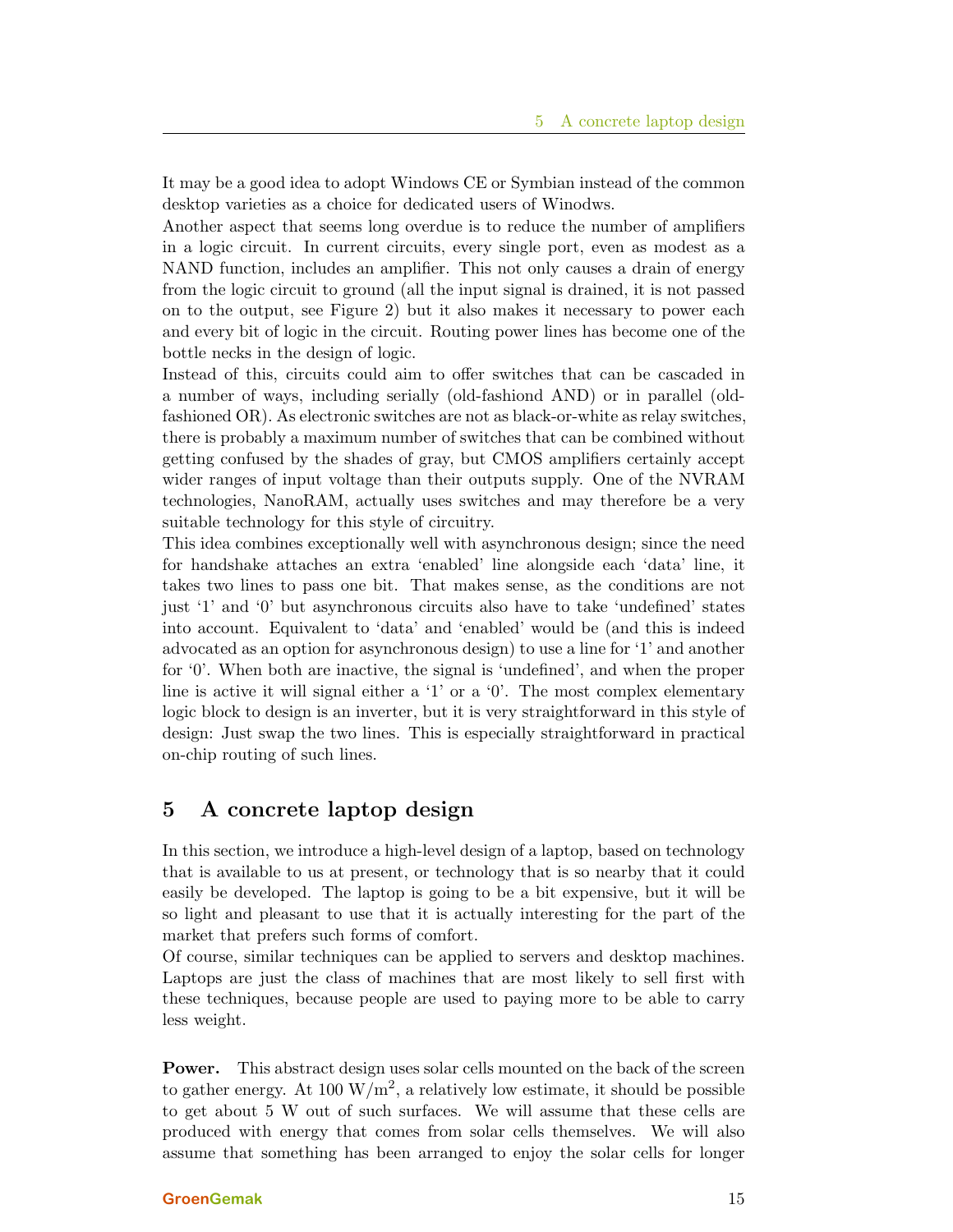| Power gained   | mW      | Power spent | mW      |
|----------------|---------|-------------|---------|
| Solar cells    | 5000    | Processor   | 1100    |
|                |         | Display     | 1000    |
|                |         | Memory      | 81      |
|                |         | Disk        | 400     |
| Piezo keys     | neutral | Keyboard    | neutral |
| Magnetic mouse | neutral | Mouse       | neutral |
|                |         | Margin      | 2419    |
|                |         |             | 500     |

Figure 3: Laptop Power Balance

than the lifetime of an average laptop. As an alternative, a crank handle can also supply a similar power, which could be used anywhere to charge a capacitor, not a battery.

The 5 W means we are on a tight power budget, considering that a modest standard laptop still consumes 30 W when it is merely running. It would be helpful to have a power budgetting daemon run on such a laptop.

The major places where a laptop spends its energy are its screen, processor and memory. These are all open for improvements. We summerise our findings in Figure 3.

Screen. The screen can be replaced with an e-paper screen. Models in colour have been demonstrated, as well as A4-sized models. It would appear that an e-paper screen can do its work well enough. These screens take about a second to update, but in normal use we hardly ever need to change large portions at once, so GUI use should be just possible. Actually, to view a movie it would undergo 25 updates a second, so it will proabably be just a few years before all screens will go e-paper. For non-gaming use, we could probably choose them today.

We are likely to choose a model from Nemoptic, as they seem to provide larger displays than eInk. To update their displays, only a few Joules are needed; count on 5 J for a full display, which can be spread as 5 W in 1 s or 2 W in 2.5 s, and so on.

Processor. A bold choice concerns the processor of our laptop: it will not be one that is compatible with the incongruent line of i386-processors. Their use of energy simply does not work for us. We would prefer an i.MX31 from FreeScale, for example; this is an ARM11-based System-on-Chip that runs at 1.1 W, including drivers for its peripherals. It runs around 750 MIPS or, perhaps more insightful, it is the processor that is also used in Apple's iPhone.

The ARM1136JF-S processor embedded on the device is able to run Java bytecode as an alternative to the ARM bytecodes. This may be a practical way of getting more functionality to run on the machine than anything else.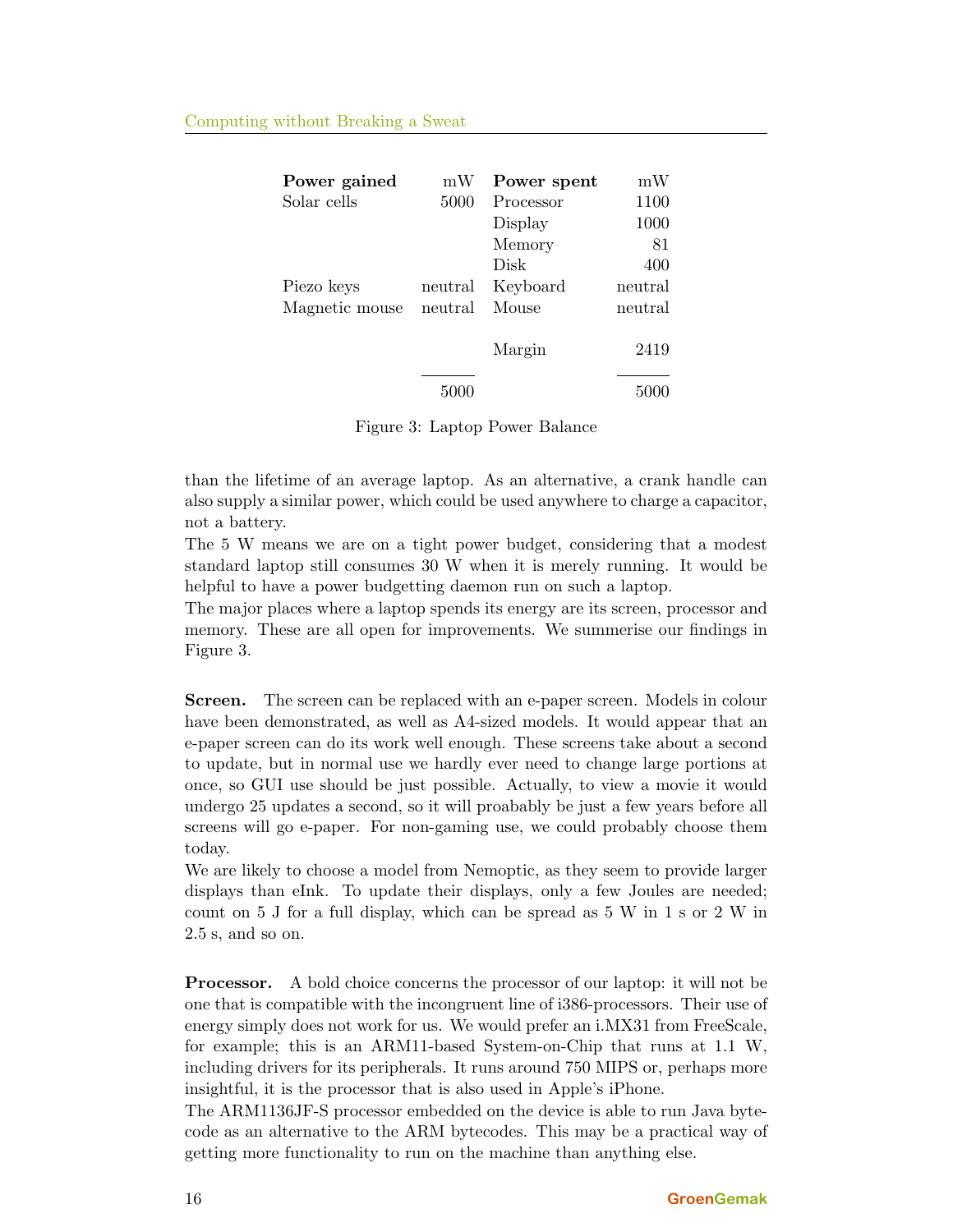Making the choice for an ARM-processor does not mean that it is made impossible to run Windows; Windows CE is available for ARM-processors and it is a more resource-aware option than Windows Vista.

Memory. Ideally, we would want to replace both memory and disk with one of the emerging technologies for NVRAM. In practice however, these are too expensive to replace the 512 MB DRAM that we could propose for a modest laptop, let alone overtake the hard disk as well.

A solution that is practical at present is the use of Static RAM, with a tiny power budget to keep its contents in suspended mode. If the power is known to go down soon (when running on a small energy reserve stored in a capacitor) it is necessary to swap all the NVRAM-stored data to a swap area on disk.

A good example is the BH62UV1691 memory chip from Brilliance Semiconductor, Inc. This device presents 2 MB SRAM and consumes only 9 mW when active, 18  $\mu$ W in standby, and during suspend it can go as low as 1.8  $\mu$ W. Its area is 6x8 mm<sup>2</sup> , so a DIMM-sized module could hold 256 MB. Not as compact as DRAM, but not disastrous at all, and certainly workable for a laptop. A memory of 512 MB would consume 81 mW if 4 chips are constantly being interrogated for a 32 bit bus, and 0.46 mW in suspended mode.

Toshiba makes another chip, the TC51WHM616AXBN65 and -70 which provide 8 MB of what they call pseudo-static RAM. It consumes 260  $\mu$ W in standby and can go as low as 13  $\mu$ W in deep sleep. Its area is  $8x11$  mm<sup>2</sup>, so a DIMM-sized module could hold 512 MB.

Other current-day options exist, such as using Flash instead of DRAM to save on the refreshing it needs. Although this could be interesting to store portions of code that are otherwise often loaded into main memory, it will be hard to find a Flash memory that is as energy-efficient as the named Static RAM modules. Perhaps Spansion's EcoRAM (which is Flash on a DIMM) could be sufficiently efficient, but lacking technical information their product may just as well be a marketing strategy.

Disk. A first remark for disk is that it should not use SATA, as this interface consumes about 1 W more than its parallel IDE/ATA counterpart – enough to run an extra processor! An SSD is a drop-in replacement for disk, and a solution for the IDE interface is then preferred over an SATA or USB pluggable solution.

Connecting Flash memory directly to a system can be done in a number of ways. CompactFlash cards are electrically compatible to IDE, so they can be connected to an IDE controller. The i.MX31 can also interface directly with NAND Flash devices, which are block-addressable Flash devices. It is not possible to run code from such devices, but a flash filesystem such as jffs2 could well run on them.

Finally, there is the flash-on-DIMM solution that Spansion sells under the name EcoRAM. This is NOR-flash, which means that it is directly addressable as DRAM would be on a DIMM. It comes in such large sizes that it can easily replace a modern hard disk.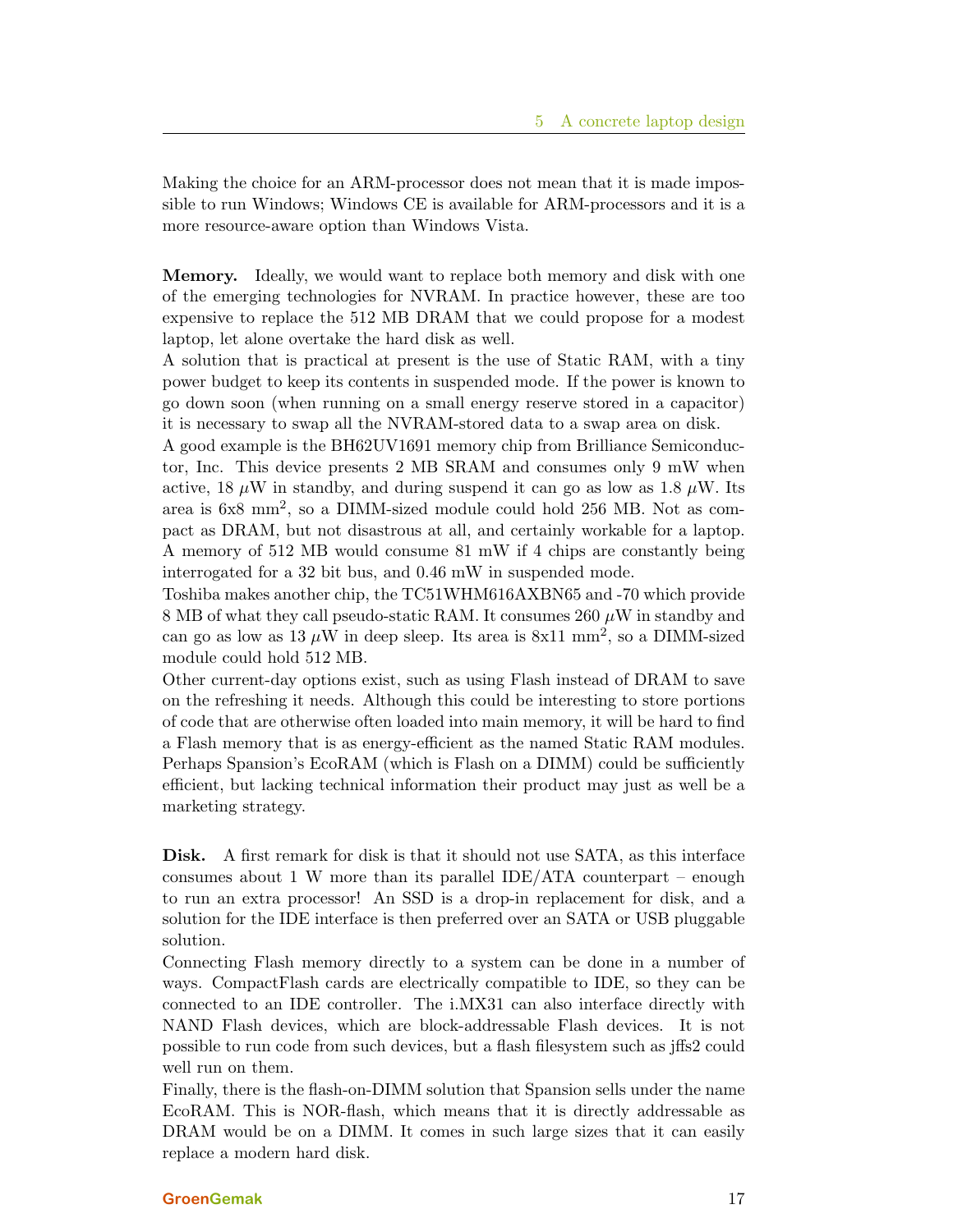An important warning is due when replacing disks with Flash-based solutions. Flash in itself is not extremely low-power, and especially SDD devices are known to have lower power peaks than efficient disks, but they do draw their power more continuously, leading to a bigger overall use. Still, this could prove useful when running under a power budget. Our current design runs under solar power and is thus better off with a constant-average current flow than with a irregularly-peaking pattern.

We will choose 16 GB pSSD instead of a disk, needing 1 mW in standby up to 0.8 W when it is reading and writing at the same time. Note that it is possible to budget power, as reading and writing only each consumes 0.4 W.

Specialised controllers A few specialised controllers are needed to make the most of this laptop. First, the power budgetting can benefit from specialised circuitry that continuously monitors the power obtained from the solar cells. When that drops, the processor should be slowed down, and preferrably also the speed at which the screen is updated. Additional capacitors are needed to store enought energy to last the time needed to slow down. When these are charged again, the processor might be sped up.

In addtion to this, a UPS-alike circuit should take care of power loss, which means loosing all energy or so much of it that the laptop cannot continue to run. When this happens, the contents of SRAM must be saved immediately to the pSSD device, using the operating system's mechanism for suspend to disk. When the power comes back, the processor can be resumed to continue as before.

To make it possible to resume quickly, it is good if the BIOS is prepared to load processor state and stack pointers and such from disk, and take off from the point where the computer was suspended. The operating system must then take care of resuming all the devices through their drivers. When done well, the e-paper screen need not even blink to show that the system went down. All the user would notice is that the computer would stop to process key strokes and network packets while it was power.

User experience. This device could cause a rather different user experience comapred to a classical, power-hungry laptop.

- The laptop would be suitable for off-grid use because it relied on ambient energy;
- The laptop would not rely on heavy batteries and chargers, but on lightweight capacitors, solar panels and perhaps a crank handle;
- The laptop would always be on, albeit at a speed that matched the energy harvested from the environment;

We feel that such devices could create a market of their own, probably replacing common laptops and reader devices in due course.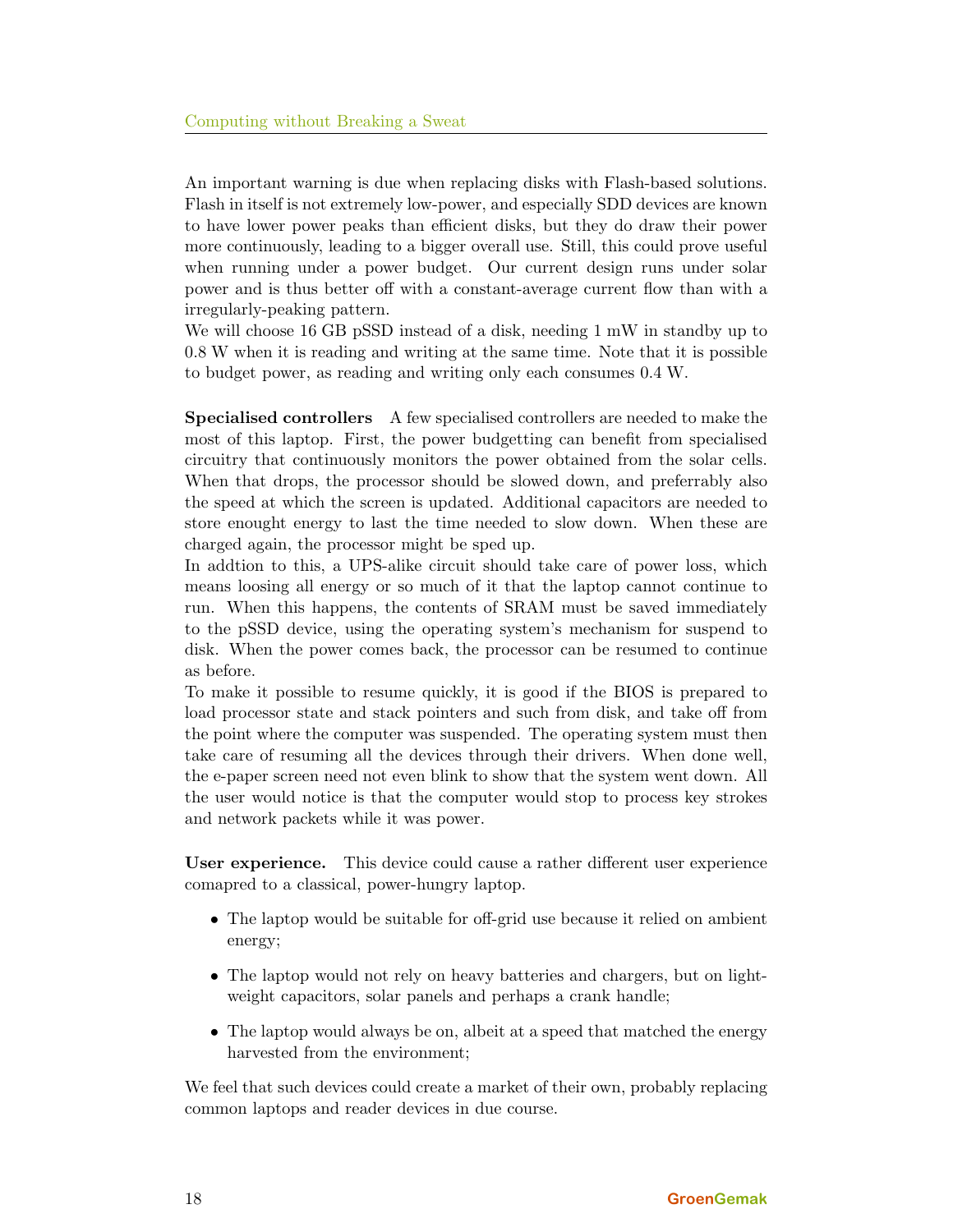# 6 Conclusions

As explained in this paper, there are many ways in which our computer industry can improve the efficiency of the devices it produces. We will need to do this to overcome the danger ahead of a total energy crisis. In addition, it will mean that we can continue to enjoy devices in our immediate surroundings, to arrange those things for us that we prefer to have interact with us, rather than passively wait on paper.

Unix would seem to be ready for most changes. A few things it has not been prepared for are (1) supporting saving and loading of device state in general, (2) supporting a mixture of alternatives besides plain DRAM, and (3) support for power budgetting, perhaps in a daemon.

# Links

http://groengemak.nl/nl/article/2008-05-19-10-05.toekomst-computer. html — Related article on our website.

http://www.digit-life.com/articles2/storage/hddpower.html — Power use by disk devices

http://www.freescale.com/webapp/sps/site/prod summary.jsp?code=i.MX31&nodeId= 0162468rH311432973ZrDR — i.MX31 information

http://spansion.com/about/press kit cd.html — Spansion EcoRAM (only a press kit).

http://www.sandisk.com/OEM/ProductCatalog(1410)-SanDisk pSSD Solid State Drive.aspx — SanDisk pSSD

http://www.nemoptic.com/ — Nemoptic makes larger screens, and colour screens.

 $http://www.eink.com/ — e-Ink constructs somewhat faster displays.$ 

http://www.toshiba.com/taec/components/Datasheet/51WHM616AXBN.pdf — A 'pseudo' SRAM device by Toshiba.

http://www.farnell.com/datasheets/104519.pdf — An SRAM device by Brilliance Semiconductor, Inc.

http://www.digit-life.com/articles2/storage/hddpower.html — Power use by disk devices

http://www.freescale.com/webapp/sps/site/prod summary.jsp?code=i.MX31&nodeId= 0162468rH311432973ZrDR — i.MX31 information

http://spansion.com/about/press kit cd.html — Spansion EcoRAM (only a press kit).

http://www.sandisk.com/OEM/ProductCatalog(1410)-SanDisk pSSD Solid State Drive.aspx — SanDisk pSSD

http://www.nemoptic.com/ — Nemoptic makes larger screens, and colour screens.

http://en.wikipedia.org/wiki/NVRAM — Forms of non-volatile memory

http://www.ramtron.com/files/tech papers/FerroelectricTechBrief.pdf

— FRAM explained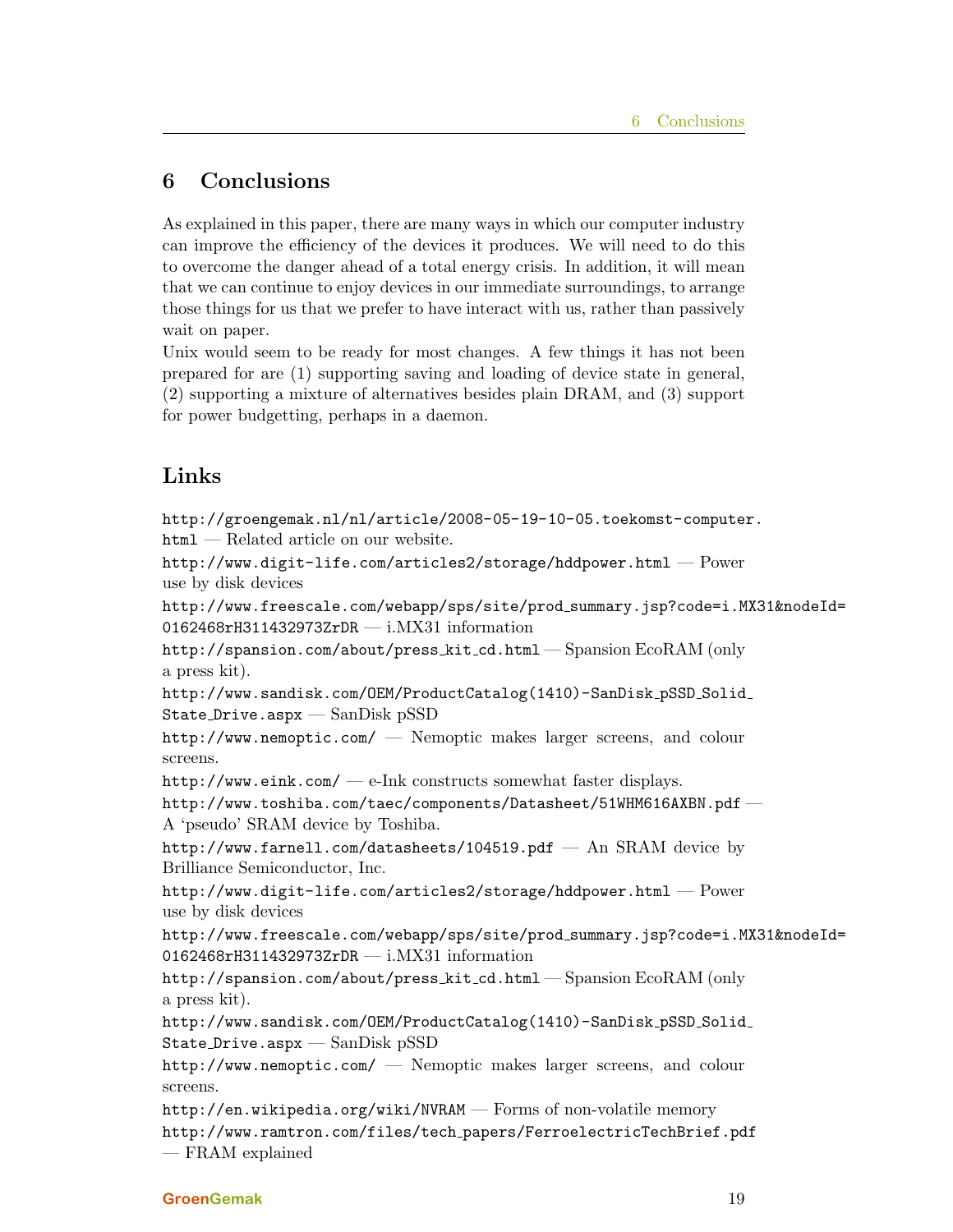Computing without Breaking a Sweat

http://www1.cs.columbia.edu/async/publications/davis-nowick-intro-tr. pdf — Excellent introduction into asynchronous design by the universities of Utah and Columbia.

 ${\tt http://vlsi.cornell.edu/fpga.php—Cornell research on asynchronous FPGA}$ logic

<code>http://intranet.cs.man.ac.uk/apt/projects/processors/amulet/ $-$  <code>AMULET</code></code> is an ARM-compatible processor and SoC from the Manchester School of Computer Science.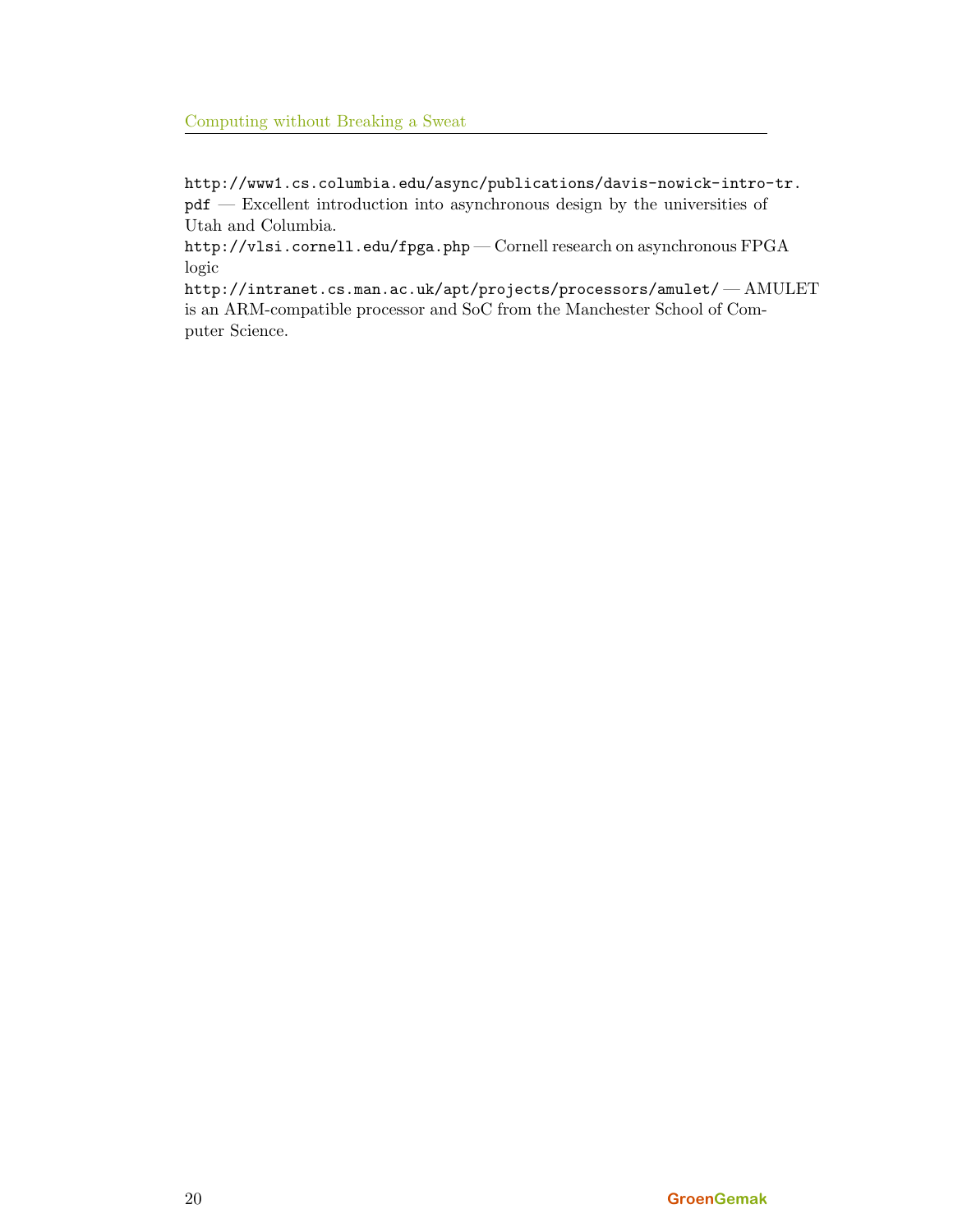6 Conclusions

Notes: